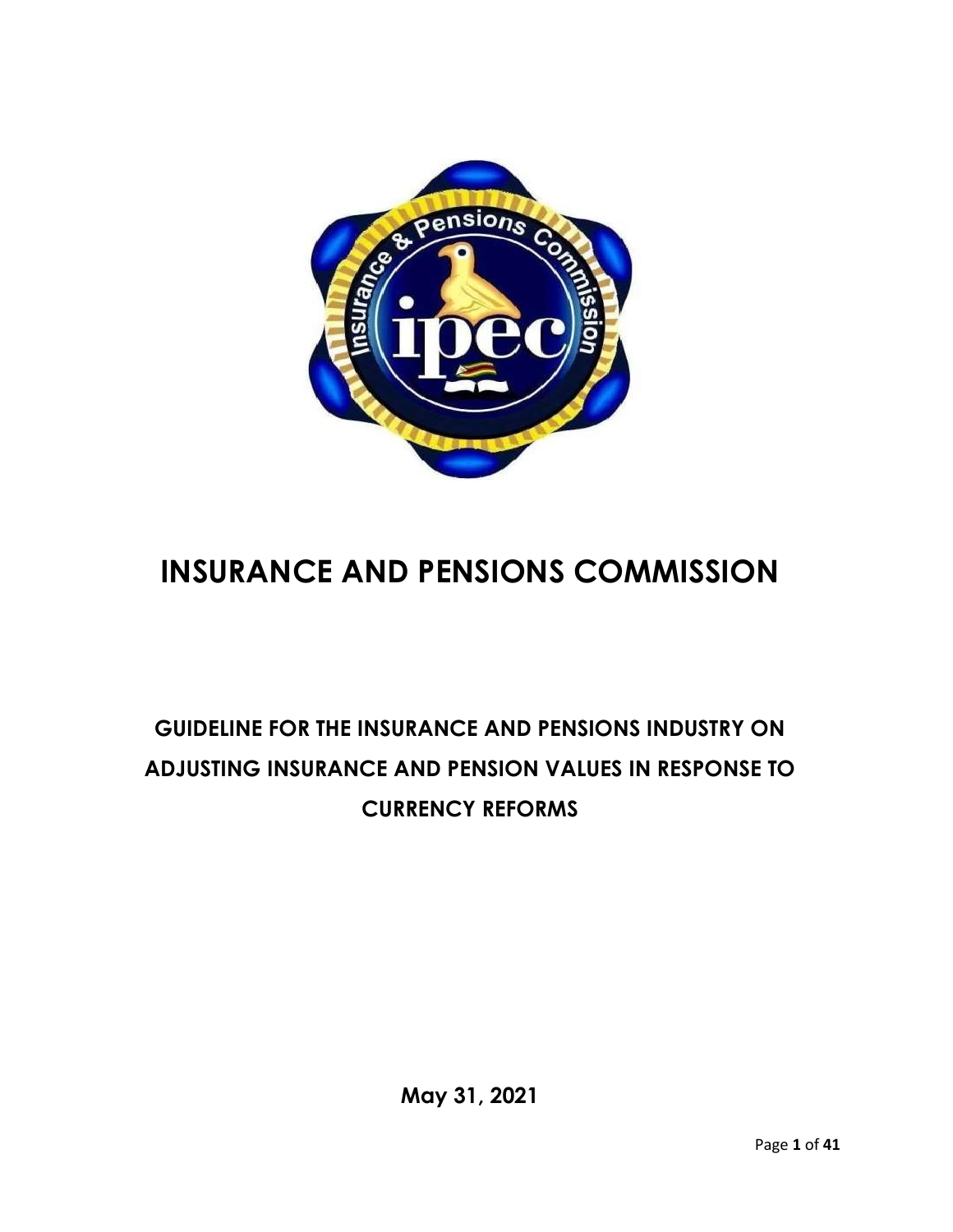| 1.  |                                                                                       |  |
|-----|---------------------------------------------------------------------------------------|--|
|     |                                                                                       |  |
| 2.  |                                                                                       |  |
| 3.  |                                                                                       |  |
|     | SECTION C: A SUMMARY OF THE MONETARY REFORMS AND THEIR IMPLICATION ON THE             |  |
| 4.  |                                                                                       |  |
| 5.  | Implications of the Reforms on the Insurance and Pensions Industry 11                 |  |
|     |                                                                                       |  |
| 6.  |                                                                                       |  |
| 7.  |                                                                                       |  |
| 8.  |                                                                                       |  |
|     |                                                                                       |  |
| 9.  |                                                                                       |  |
|     |                                                                                       |  |
|     | SECTION F: MEASUREMENT AND ALLOCATION OF REVALUATION GAINS  15                        |  |
|     |                                                                                       |  |
| 12. | Determination of Insurance Company and Pension Fund Assets for the Calculation        |  |
|     |                                                                                       |  |
|     | 14. Calculation of Insurance Company Liabilities: Deposit Administration Contracts 17 |  |
|     |                                                                                       |  |
|     | 16. Calculation of Insurance Company Liabilities: Life Insurance Contracts22          |  |
|     |                                                                                       |  |
|     | 18. Calculation of Insurance Company Liabilities: Short-Term Insurance and Annually   |  |
|     | 19. Calculation of the Aggregate Amount of Revaluation Gains for Insurance            |  |
|     | 20. Calculation of the Aggregate Amount of Revaluation Gains for Pension Funds 26     |  |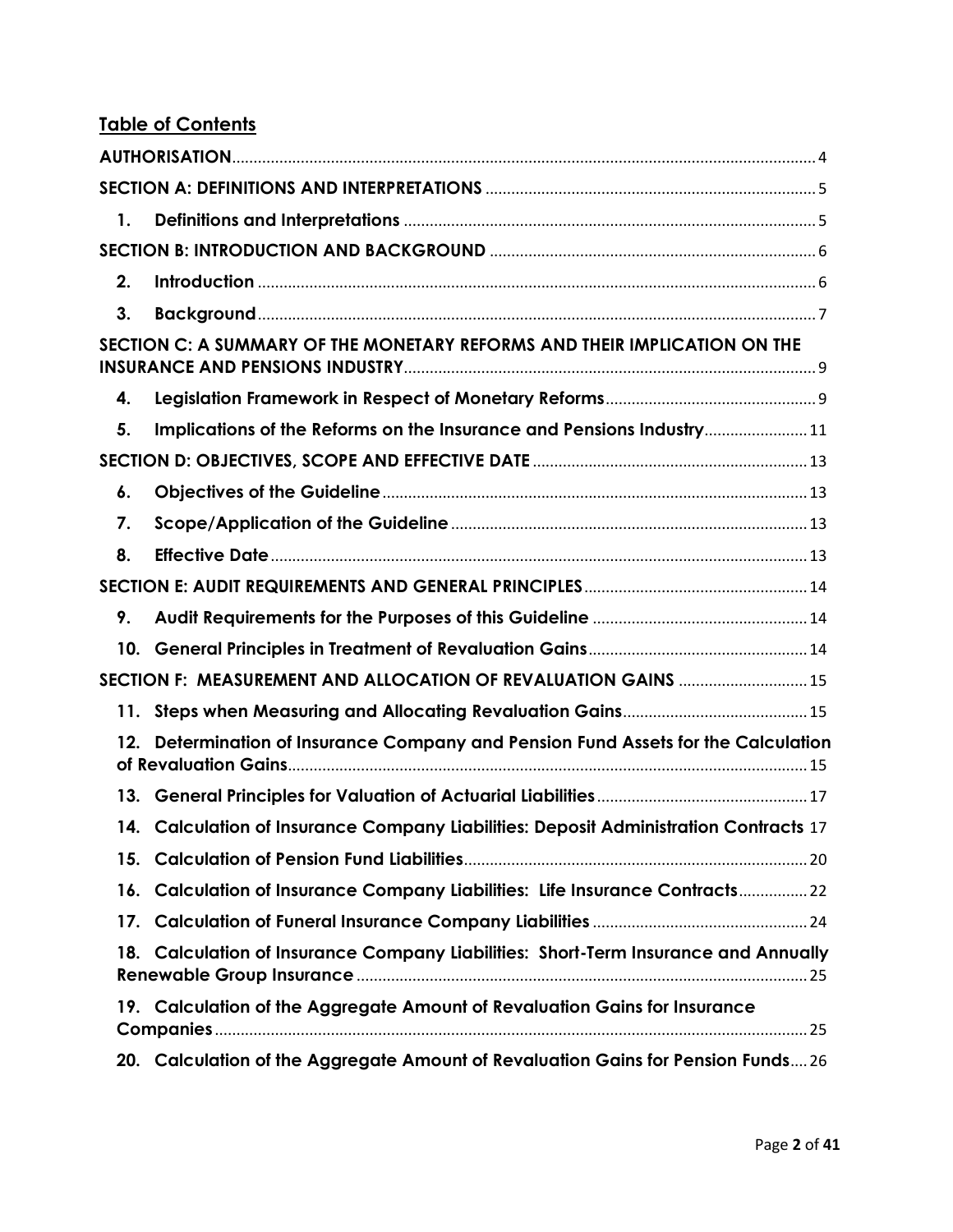|     | 21. Distribution of Revaluation Gains by Line of Business and to Individuals for Life    |
|-----|------------------------------------------------------------------------------------------|
|     | 22. Distribution of Revaluation Gains for Funeral Insurance Companies 29                 |
|     | 23. Distribution of Revaluation Gains for General Insurance Companies  29                |
|     | 24. Distribution of Revaluation Gains for Defined Contribution Pension Funds……………30      |
|     | 25. Distribution of Revaluation Gains to Individuals for Defined Benefit Pension Funds30 |
|     | 26. Treatment of Defined Benefit Funds funded with Deferred Annuities31                  |
|     |                                                                                          |
|     |                                                                                          |
| 29. |                                                                                          |
|     |                                                                                          |
| 31. |                                                                                          |
|     |                                                                                          |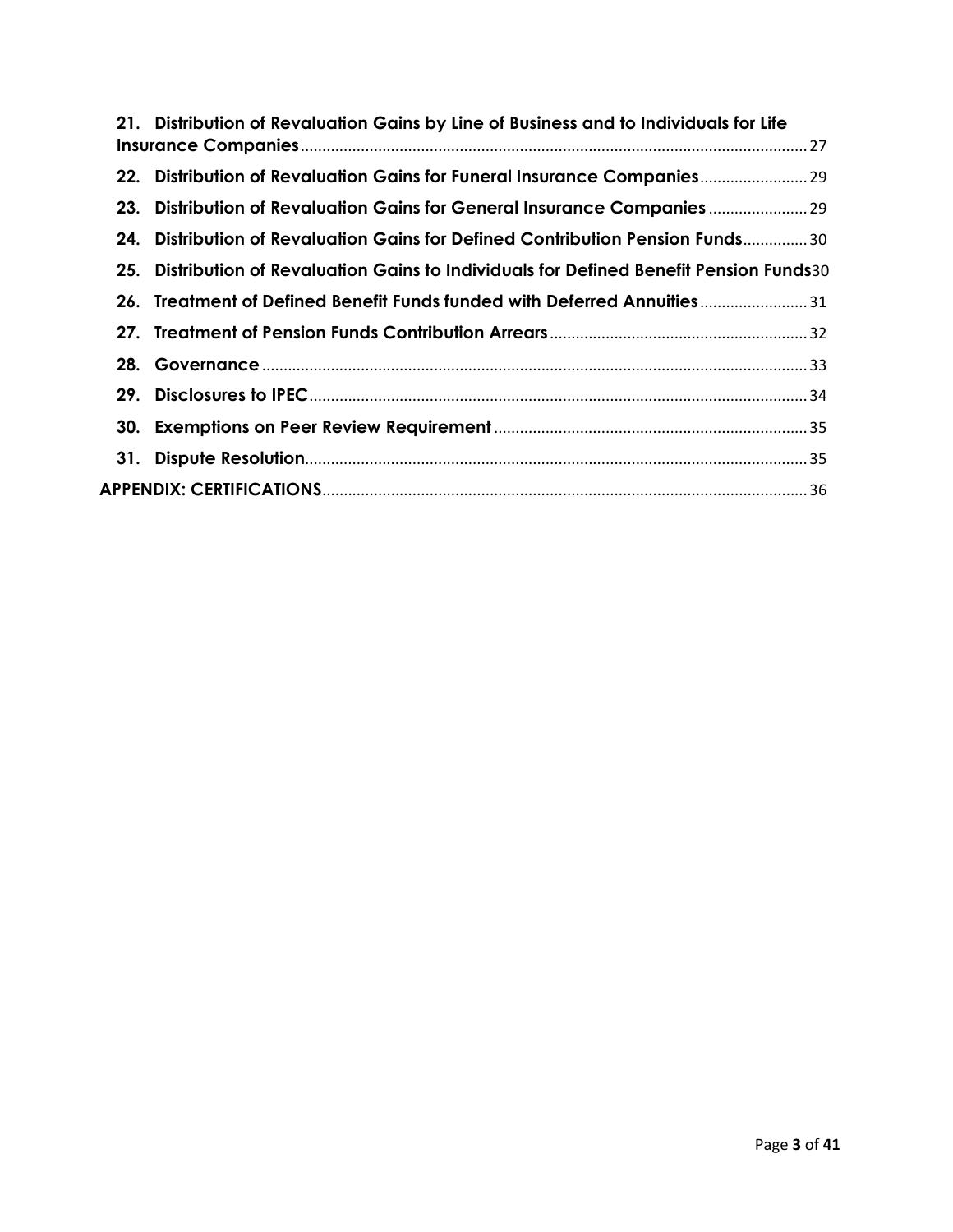#### **AUTHORISATION**

<span id="page-3-0"></span>This Guideline for the Insurance and Pensions Industry on Adjusting Insurance and Pension Values in Response to Currency Reforms is issued in terms of Section 3 (1) (a) of Statutory Instrument 69 of 2020, which empowers the Insurance and Pensions Commission to issue guidelines and standards following currency conversions.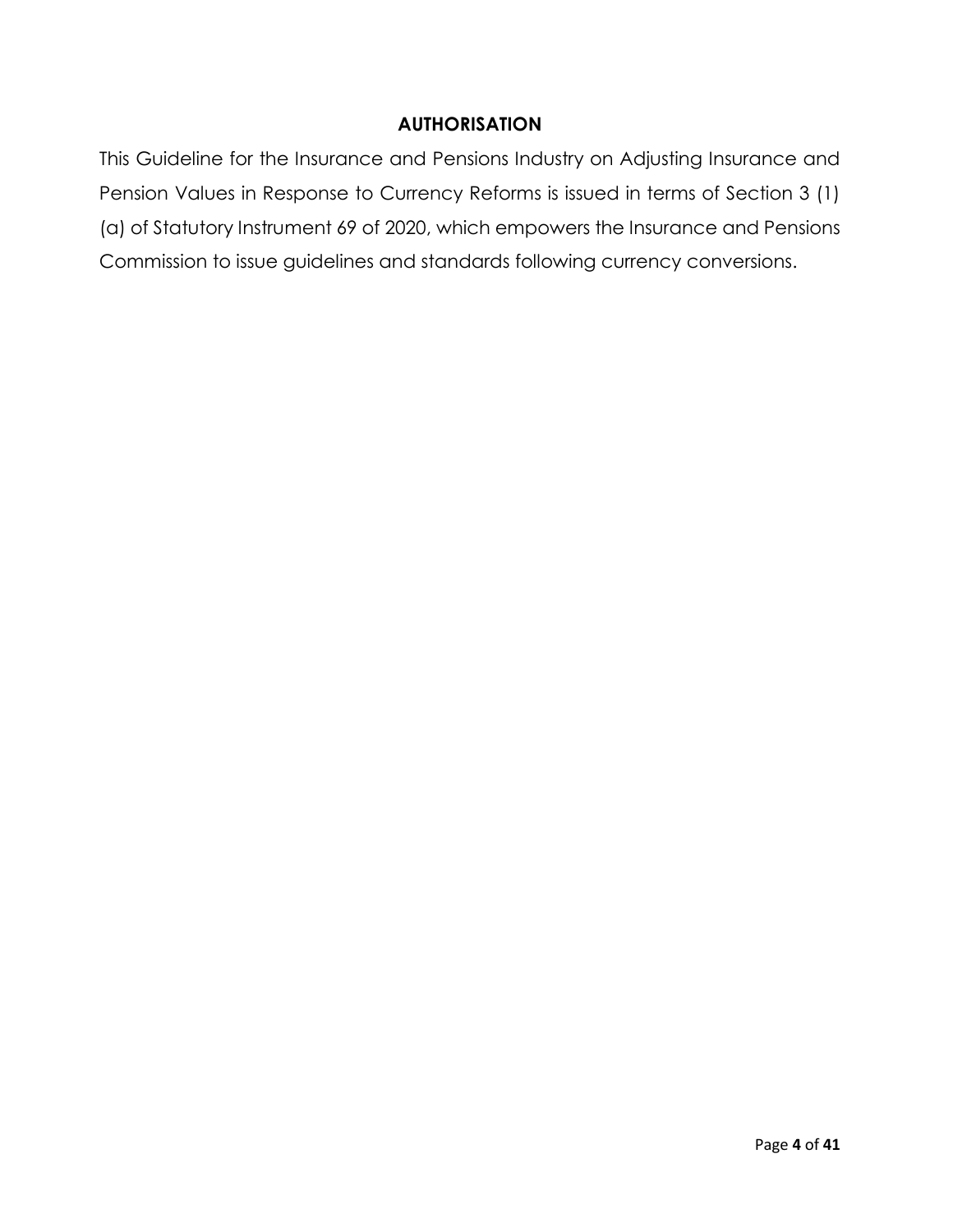#### **SECTION A: DEFINITIONS AND INTERPRETATIONS**

#### <span id="page-4-1"></span><span id="page-4-0"></span>**1. Definitions and Interpretations**

- 1.1. In this Guideline framework:
	- 1.1.1. "**Determination date**" shall mean the 31<sup>st</sup> of December 2018.
	- 1.1.2. **"IPEC**" shall mean the Insurance and Pensions Commission.
	- 1.1.3. "**Measurement date**" shall mean all future half or full years at which Revaluation gains will be determined and allocated, the first of which being the 31st of December 2019.
	- 1.1.4. "**Revaluation Actuary"** shall mean the statutory actuary approved by IPEC, whose work shall be peer reviewed by an independent actuary. IPEC reserves the right to change the definition of the Revaluation Actuary.
	- 1.1.5. **"Revaluation Gains"** shall mean any gain arising from the effects of currency reforms and inflation on the value of assets and liabilities measured as of the Determination Date, and as calculated on each future Measurement Date.
	- 1.1.6. "**Ring-Fenced Assets and Liabilities**" shall mean the value of assets and liabilities calculated as of the Determination Date in accordance with the provisions of this Guideline.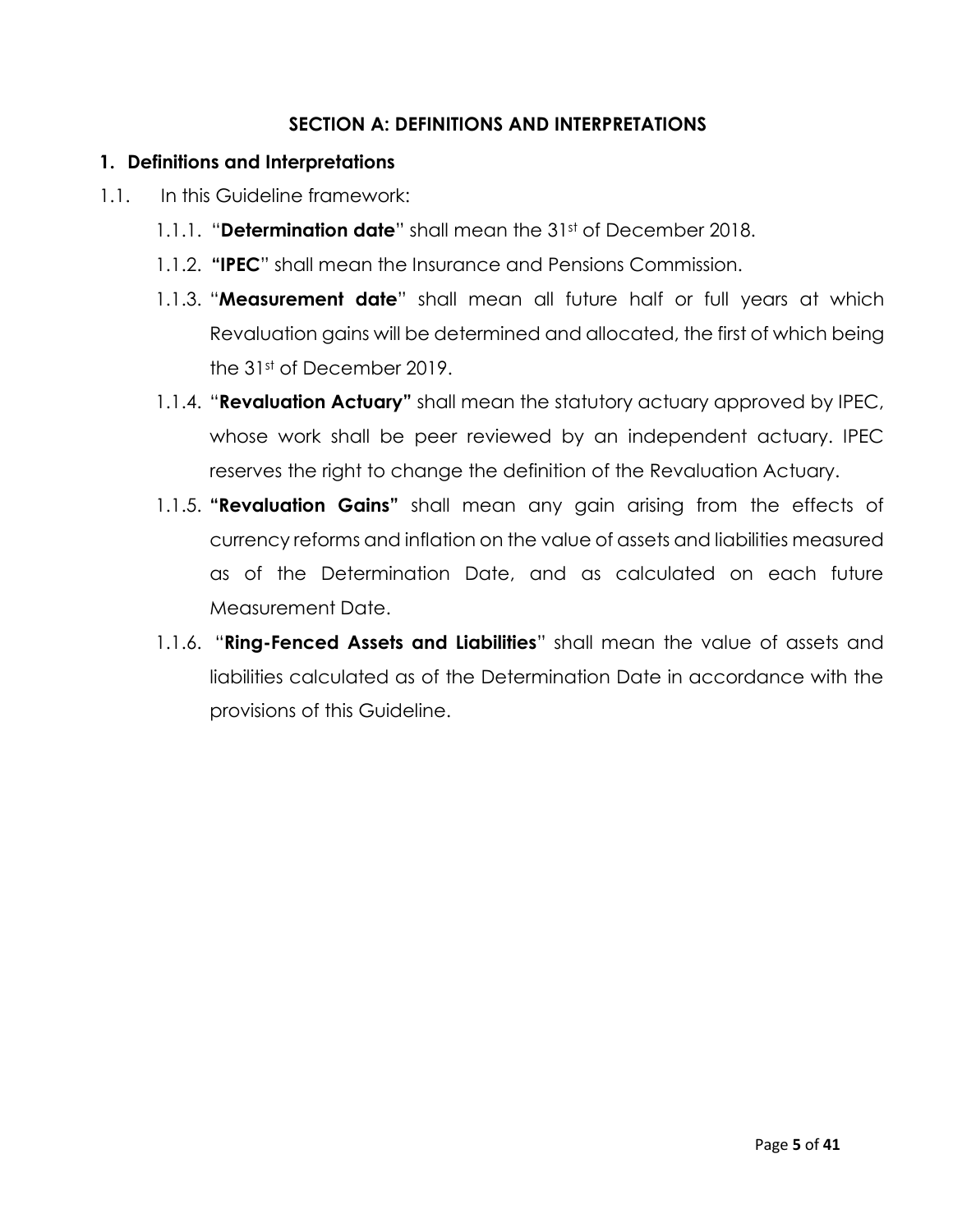#### **SECTION B: INTRODUCTION AND BACKGROUND**

#### <span id="page-5-1"></span><span id="page-5-0"></span>**2. Introduction**

- 2.1. The Insurance and Pensions Commission (hereunder referred to as IPEC or "Commission") regulates, supervises and monitors the insurance and pension industry in Zimbabwe for the protection of policyholders and pension scheme members.
- 2.2. The 2019 currency reforms triggered a rise in the inflation rate and instability in the exchange rate, which resulted in extraordinary gains, referred to as "*Revaluation Gains,"* in this Guideline, for most insurance companies and pension funds.
- 2.3. In line with its mandate of protecting policyholders and pension scheme members' interests, the Commission has issued this Guideline on the determination and treatment of the Revaluation Gains.
- 2.4. The guideline will, therefore, provide the key principles to be adhered to by all insurance companies and pension funds when determining and allocating Revaluation Gains that arose due to the currency reforms and inflation.
- 2.5. References in this Guideline to values in USD or to the USD-era shall be construed as anything denominated in USD or any of the other currencies that were legal tender under the multi-currency regime from 1 February 2009 through to 22 February 2019.
- 2.6. The measures have specifically been informed by lessons learnt from the 2008/2009 experience, which saw the industry employing its own strategies in the absence of standardised guidelines from monetary, fiscal and the supervisory authorities on how best to manage the currency changeover. This, according to the Commission of Inquiry into the conversion of Insurance and Pension Values, resulted in policyholders and pension scheme members being prejudiced as they received relatively small payouts, which was viewed as unfair treatment of policyholders and pension funds members.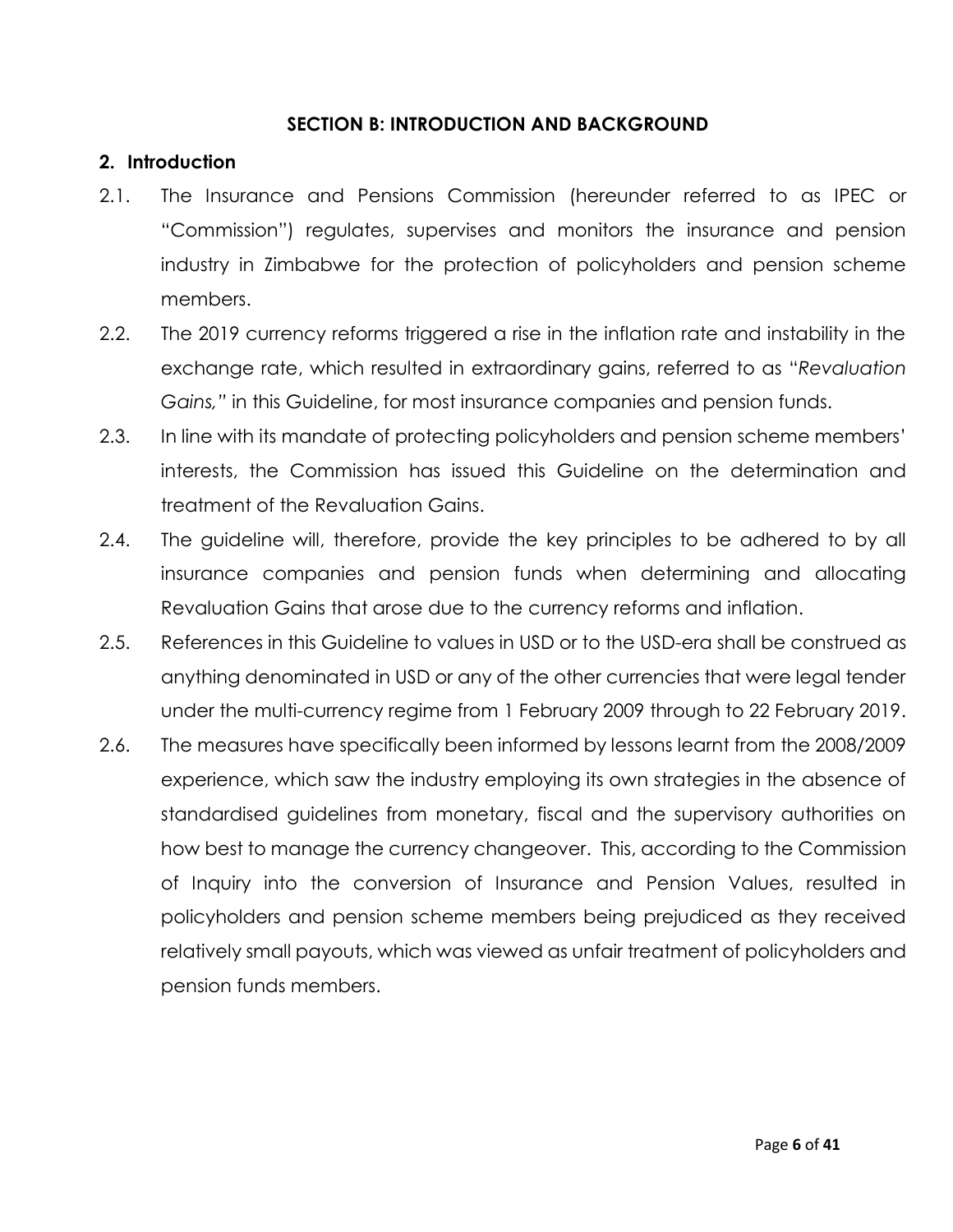### <span id="page-6-0"></span>**3. Background**

- 3.1. The period leading to 2008/2009 was characterised by hyperinflation, which resulted in the loss of value of the Zimbabwe Dollar (ZW\$). Policyholders and pension fund members were not spared. This loss of value culminated in the abandonment of the old ZW\$ and the introduction of the USD-dominated multi-currency regime on 1 February 2009.
- 3.2. The insurance and pensions industry is now faced with yet another challenge that is threatening pensioner and policyholder values.
- 3.3. Following the adoption of the USD-dominated multi-currency system in February 2009, insurance companies and pension funds began writing business and transacting primarily in the USD. The Reserve Bank of Zimbabwe (RBZ) introduced Bond Notes at par with the USD in October 2016 as an export incentive to ease cash shortages.
- 3.4. In the October 2018 Monetary Policy Statement, RBZ announced the separation of RTGS balances and FCA Nostro accounts for various foreign currencies' balances, while maintaining the 1:1 exchange rate between the USD and RTGS balances.
- 3.5. The policy measure triggered volatility in the foreign exchange market as the transacting public construed it as Government's admission that the Bond Note was not at par with the USD. Prices of most goods were then repriced in RTGS values to reflect the prevailing USD exchange rate.
- 3.6. In the February 2019 Monetary Policy Statement, the Central Bank introduced a new currency, the RTGS Dollar, and adopted a managed floating exchange rate regime thereby abandoning the 1:1 parity exchange rate between the USD and the RTGS. The opening exchange rate on 20 February 2019 was pegged at 1:2.5 and since then, the local currency has continued to depreciate against the USD.
- 3.7. The creation of the official trading mechanism of RTGS balances and Bond Notes with international currencies via the interbank market, among other monetary policy measures, was meant to restore price stability, domestic competitiveness and promote economic growth. The adopted policy measures, however, resulted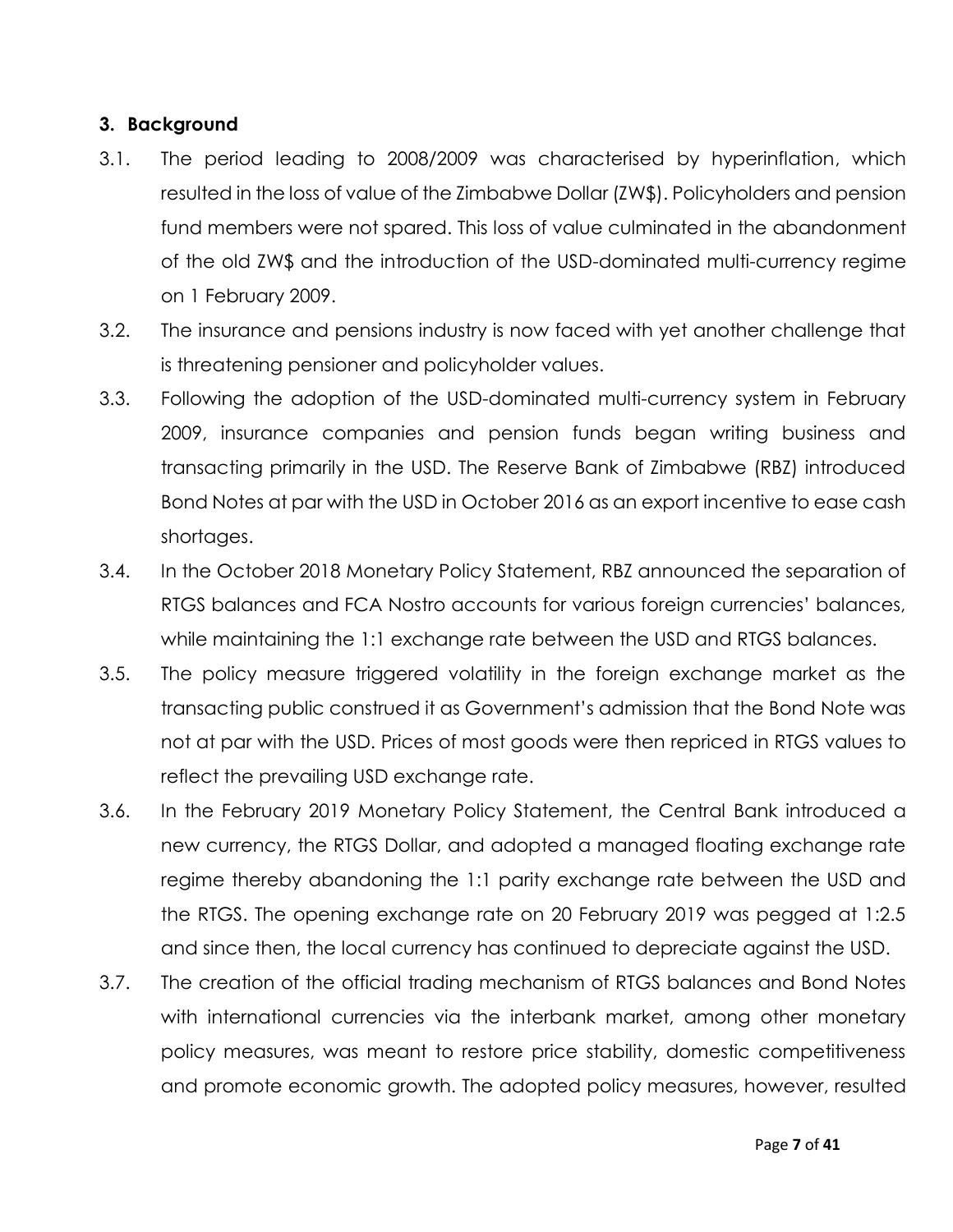in unintended negative side-effects, which among others, an adverse impact on the insurance and pensions industry, accounting and valuation challenges in the recognition of assets and liabilities in financial statements.

- 3.8. On 24 June 2019, the RTGS and Bond Notes were introduced as the sole legal tender and renamed as the new Zimbabwean Dollar (ZW\$). All other currencies were abolished and were no longer accepted as payment for local purchases except for eligible international payments. Foreign currency bank accounts remained legal for entities and individuals who earn foreign currency but use and transactions of deposits in these accounts is limited to payment for foreign goods and services.
- 3.9. As a result of currency reforms and other Government measures, insurance companies and pension funds converted all insurance contracts' sums insured, all pension balances in insurance company deposit administration and defined contribution funds, all benefit amounts in insurance company annuity contracts, all benefit amounts for cash in lieu of funeral policies and all benefits in pay status for defined benefit funds from USD to ZW\$ at a 1:1 exchange rate.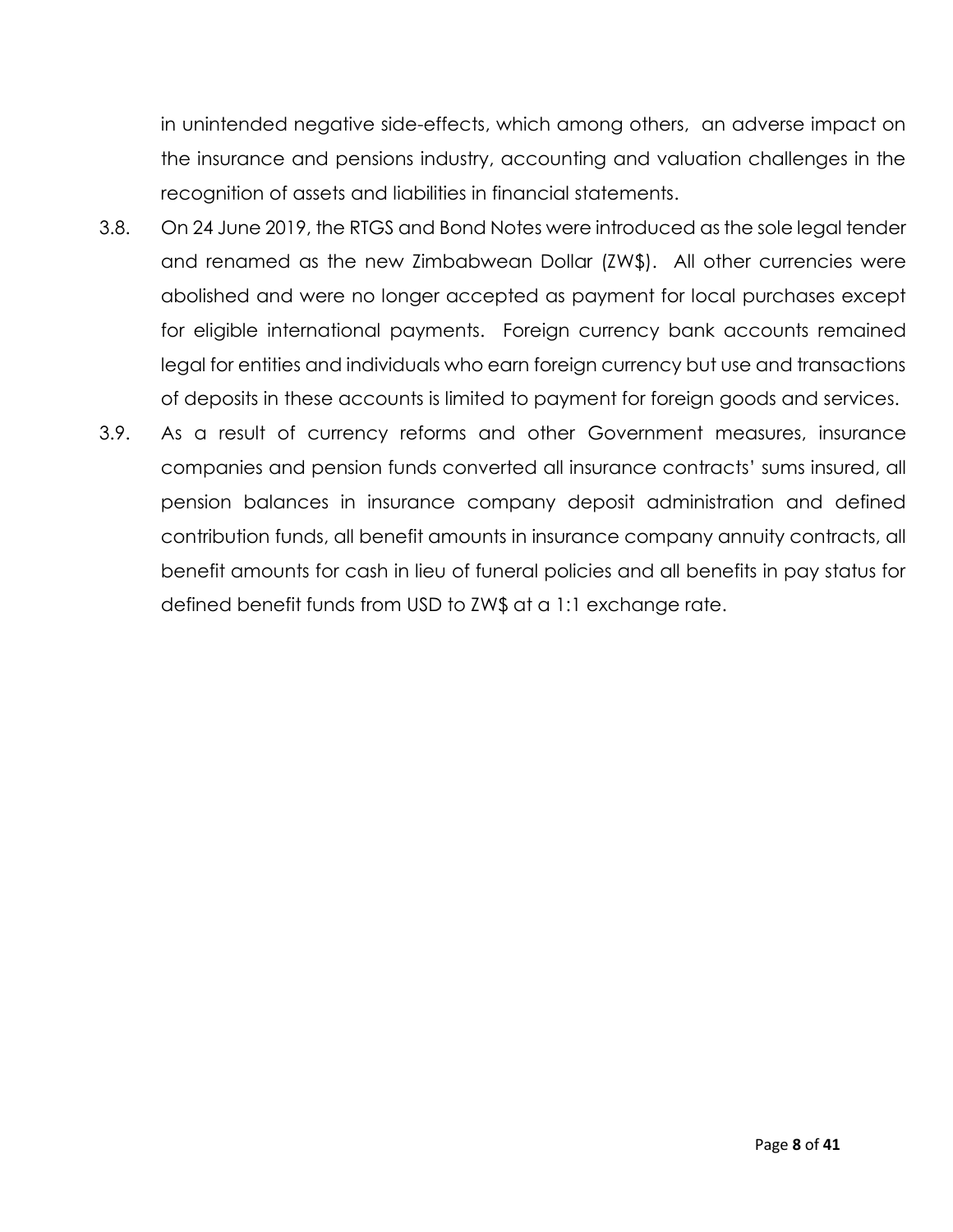# <span id="page-8-0"></span>**SECTION C: A SUMMARY OF THE MONETARY REFORMS AND THEIR IMPLICATION ON THE INSURANCE AND PENSIONS INDUSTRY**

# <span id="page-8-1"></span>**4. Legislation Framework in Respect of Monetary Reforms**

4.1. Pursuant to the monetary reforms implemented by the Government of Zimbabwe during the period 1 February 2009 to 30 December 2020, 11 Statutory Instruments (S.Is.) have been gazetted to give legal effect to the reforms. The table below summarises the provisions of each of these statutory instruments:

## **Table 1: Summary of Statutory Instruments on Monetary Reforms**

|                  | <b>Statutory</b>                       |                                                                                                                                                                                                                                                                                |
|------------------|----------------------------------------|--------------------------------------------------------------------------------------------------------------------------------------------------------------------------------------------------------------------------------------------------------------------------------|
| <u>Date</u>      | <b>Instrument</b>                      | Provisions of S.I.                                                                                                                                                                                                                                                             |
| 1 February 2009  | Finance Act No. 2                      | Introduction of the USD-dominated multi-<br>currency regime                                                                                                                                                                                                                    |
| 12 June 2015     | S.I. 70 of 2015                        | Demonetisation of the old Zimbabwe Dollar<br>(ZW\$) notes and coins                                                                                                                                                                                                            |
| 31 October 2016  | S.I. 133 of 2016                       | Introduction of the Bond Note                                                                                                                                                                                                                                                  |
| 4 October 2018   | Exchange Control<br>Directive RT120/18 | Separation of NOSTRO FCA from<br>local<br>currency accounts                                                                                                                                                                                                                    |
| 22 February 2019 | S.I. 32 of 2019                        | Recognition of RTGS dollar as legal tender<br>(currency)                                                                                                                                                                                                                       |
| 22 February 2019 | S.I. 33 of 2019                        | Recognition of RTGS dollar as legal tender<br>and requires, among other things, that all<br>financial accounts expressed in the USD as of<br>22 February 2019 (except for FCA Nostro<br>Accounts) shall be deemed to be expressed<br>in the RTGS dollar using the rate of 1:1. |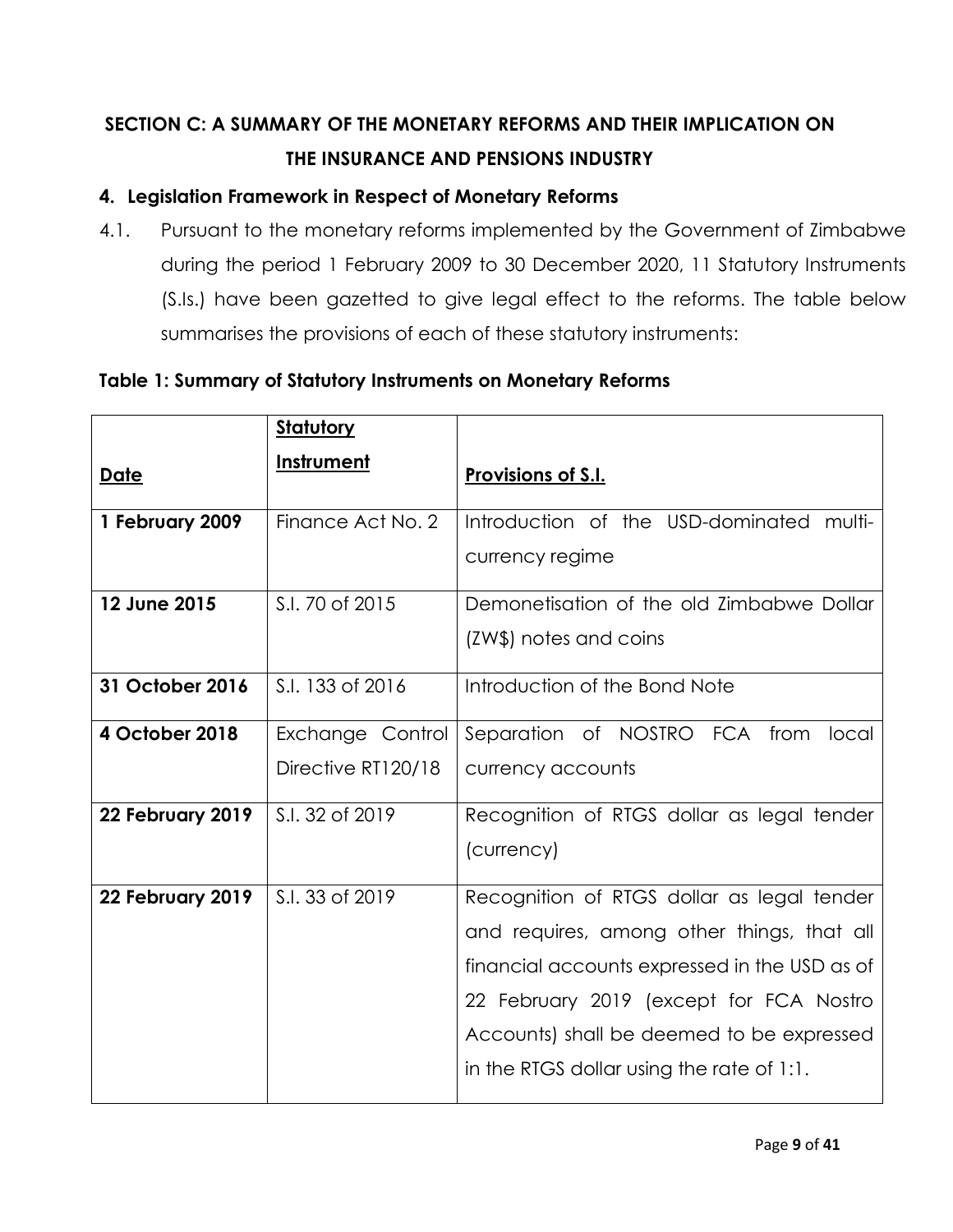|                               | <u>Statutory</u> |                                                                                                                                                                                                                                                      |
|-------------------------------|------------------|------------------------------------------------------------------------------------------------------------------------------------------------------------------------------------------------------------------------------------------------------|
| <u>Date</u>                   | Instrument       | Provisions of S.I.                                                                                                                                                                                                                                   |
|                               |                  | Provision for the opening parity rate of 1:1 to<br>be varied as determined by the rate at which<br>authorised dealers exchange the RTGS dollar<br>for the US dollar on a willing-seller willing-buyer<br>basis.                                      |
| 1 March 2019                  | S.I. 41 of 2019  | Requirement that all companies adopt the<br>International Reporting Standards prescribed<br>and adopted by the PAAB (the standards are<br>listed in the instrument) and the same to be<br>used by preparers of financial statements and<br>auditors. |
| 24 June 2019                  | S.I 142 of 2019  | USD-dominated<br><b>of</b><br>multi-<br>Removal<br>the<br>currency regime and its replacement with the<br>new Zimbabwe Dollar (ZW\$)                                                                                                                 |
| 27 June 2019                  | S.I. 212 of 2019 | Exclusive use of the ZW\$ for domestic<br>transactions                                                                                                                                                                                               |
| 27 June 2019                  | S.I. 213 of 2019 | Grants RBZ power to impose civil fine for<br>violations of foreign currency rules                                                                                                                                                                    |
| <b>November</b><br>27<br>2020 | SI 280 of 2020   | Insurance and pensions business to transact in<br>foreign currency using free funds                                                                                                                                                                  |

4.2. In addition, on 22 February 2019, the Reserve Bank of Zimbabwe, issued the Exchange Control Directive (RU28/2019) to Authorised Dealers in terms of Section 35 (1) of the Exchange Control Regulations, published through Statutory Instrument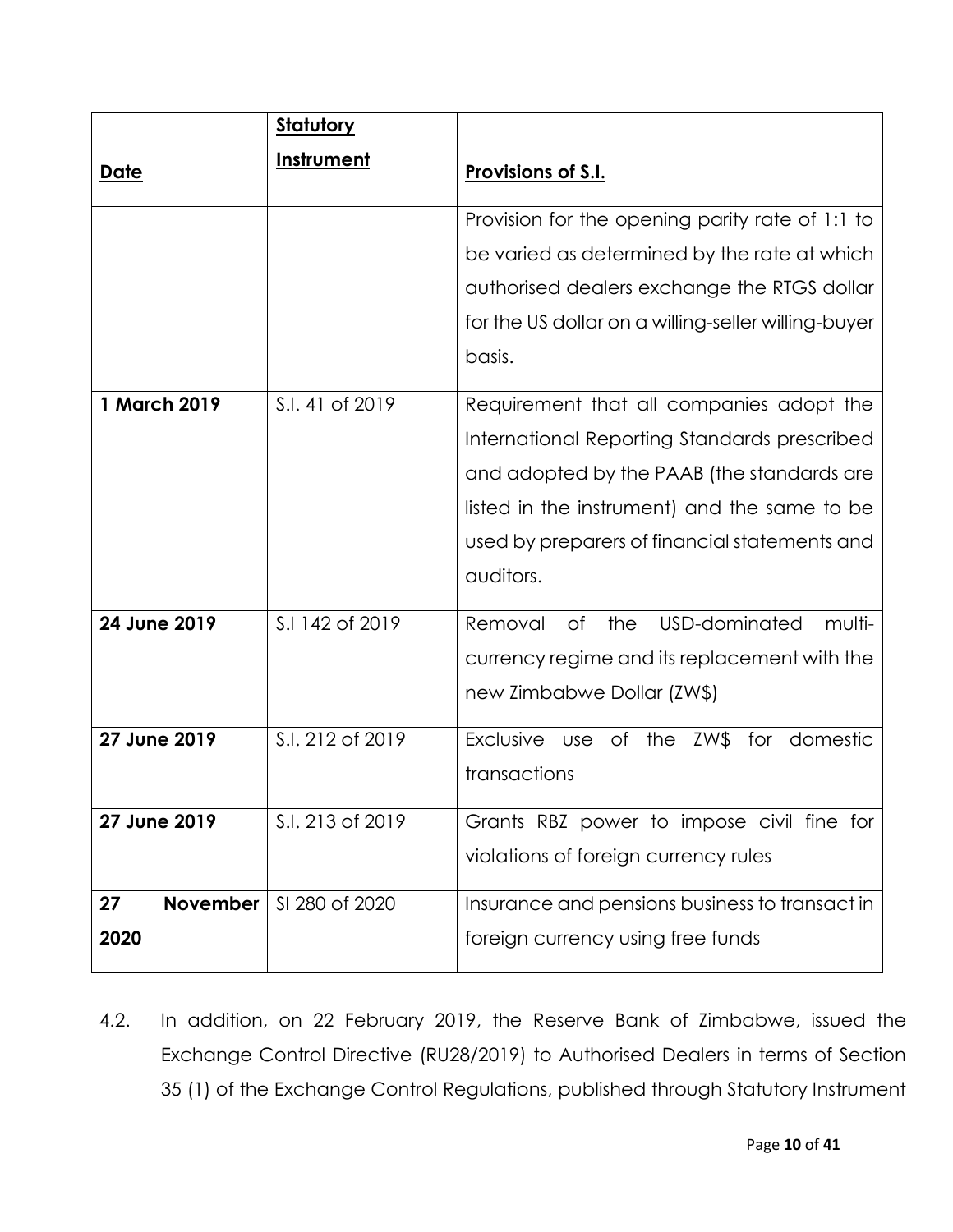109 of 1996. The directive provided the administrative framework to operationalise the foreign exchange measures contained in the Monetary Policy Statement announced by the Governor of the Reserve Bank of Zimbabwe on 20 February 2019.

- 4.3. The directive, among other factors, provided for the establishment of an interbank foreign currency market, retention thresholds on exports proceeds, administration of exports proceeds, import payments and registration of foreign liabilities and legacy debt.
- 4.4. Furthermore, in view of the Monetary Policy announcement and the ensuing legislation, the Public Accountants and Auditors Board (PAAB) issued guidelines for preparers and auditors, including those operating in the insurance and pensions industry.

#### <span id="page-10-0"></span>**5. Implications of the Reforms on the Insurance and Pensions Industry**

- 5.1. Statutory Instruments 33 and 142 of 2019 were interpreted to require conversion of sums assured from USD to RTGS on 22 February 2019 at 1:1, and from RTGS to ZW\$ on 24 June 2019 at 1:1 for the following:-
	- 5.1.1. Life insurance policies;
	- 5.1.2. Account balances under Deposit Administration contracts;
	- 5.1.3. Benefit payments under insurance company annuity contracts and cash in lieu of funeral policies;
	- 5.1.4. Balances in defined contribution pension funds; and
	- 5.1.5. Accrued benefits under defined benefit pension funds.
- 5.2. Consequently, a life insurance policy with a sum assured of **USD 100,000** on 22 February 2019 would now have a sum assured of **ZW\$ 100,000** on 24 June 2019.
- 5.3. This currency reform process resulted in Revaluation Gains as the change in the value of assets backing policyholder and pension fund members' liabilities are larger than the change in the liabilities based on a 1:1 conversion of policyholder and pension members' values from USD to ZWL.
- 5.4. The Statutory Instruments that govern the conversion of values in USD to values in RTGS and ZW\$ do not prohibit insurance companies and pension funds from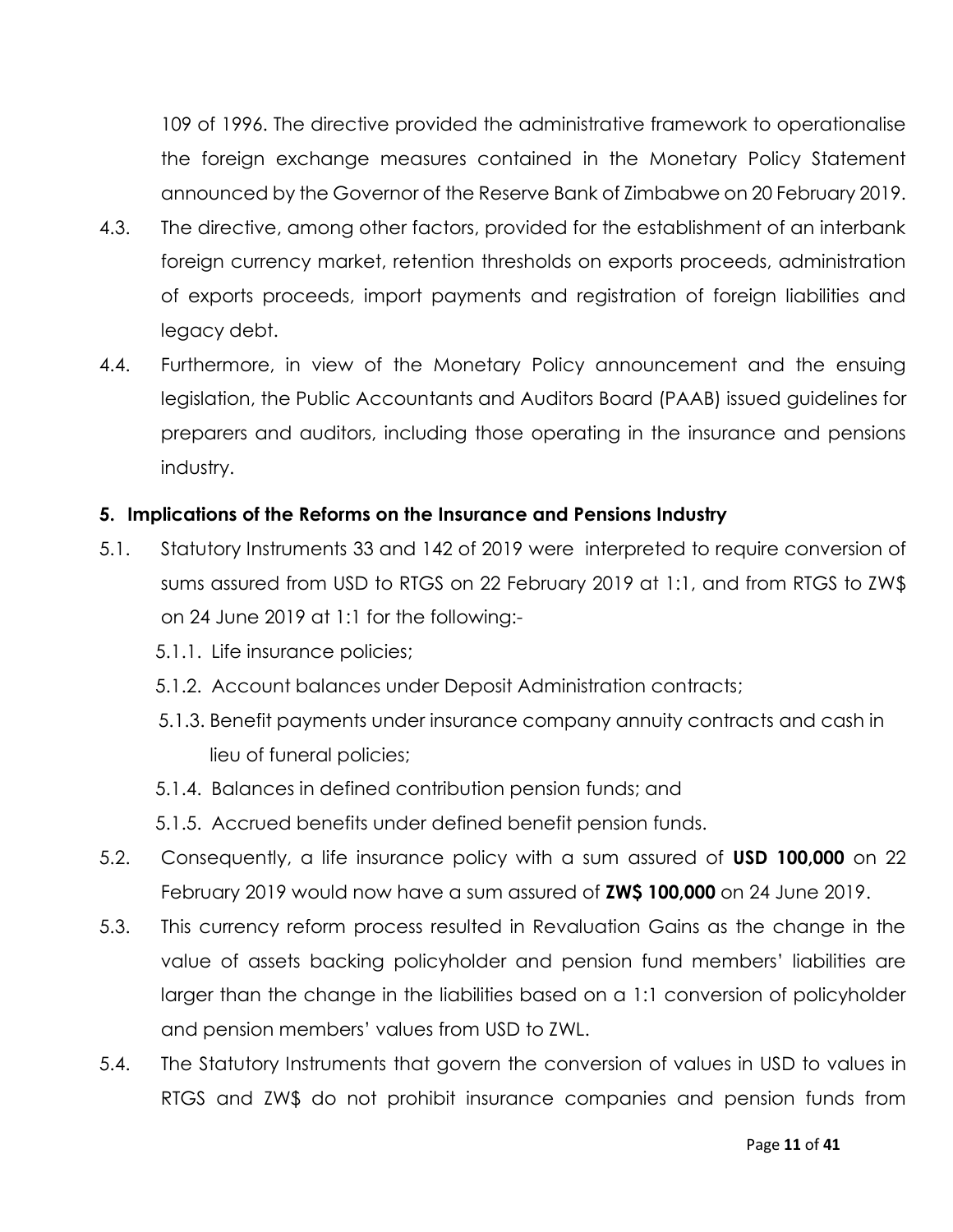adjusting values in ZW\$ to preserve reasonable policyholder expectations and provide fair value to customers.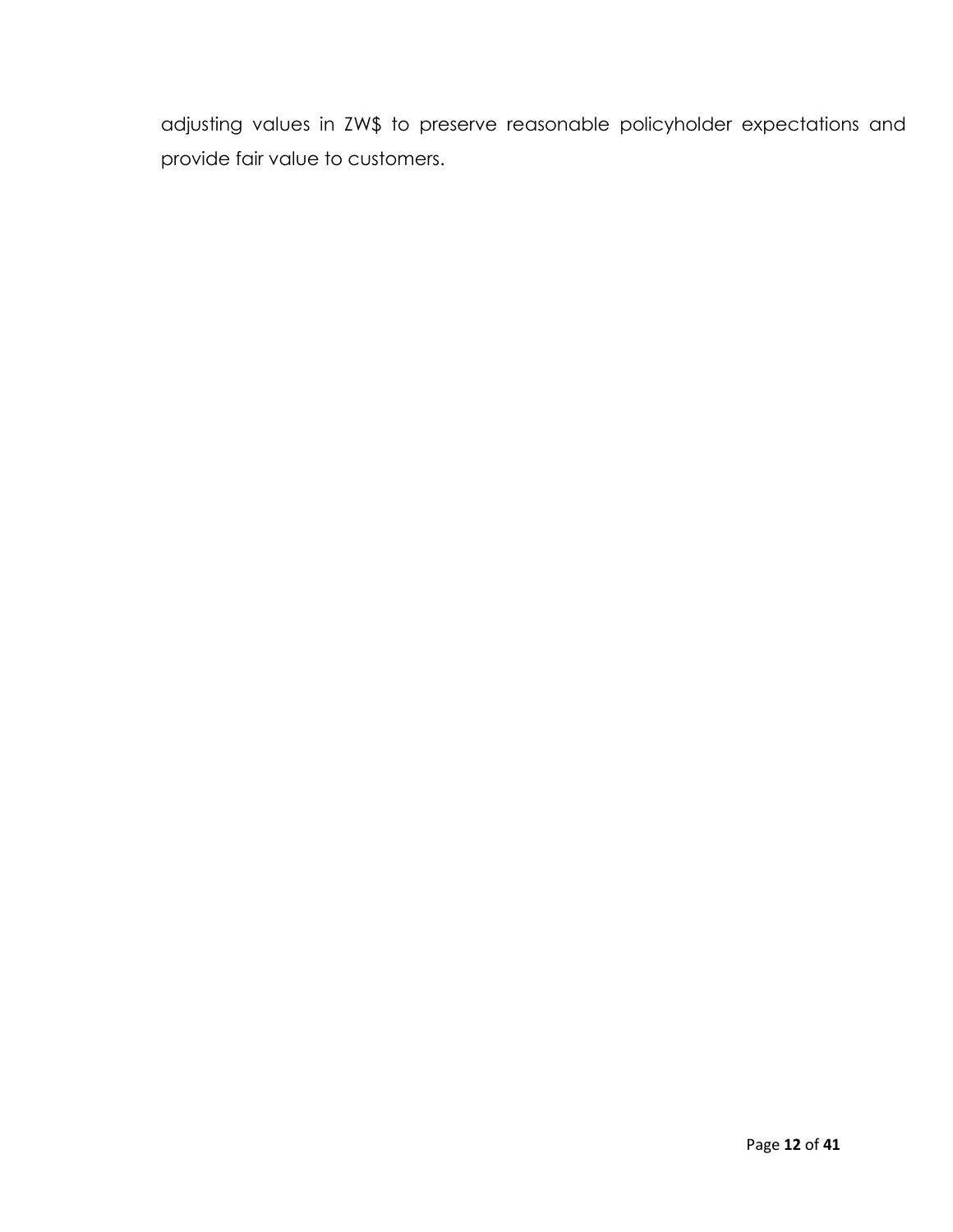## **SECTION D: OBJECTIVES, SCOPE AND EFFECTIVE DATE**

#### <span id="page-12-1"></span><span id="page-12-0"></span>**6. Objectives of the Guideline**

- 6.1. The primary objectives of this Guideline are to:
	- 6.1.1. Ensure fair and equitable treatment of insurance policyholders and pension fund participants by insurance companies and pension funds following the 2019 currency reforms.
	- 6.1.2. Provide standards/principles to be adhered to by the industry on treatment of revaluation gains emanating from the 2019 currency reforms. This will enhance uniformity and comparability of industry results on treatment of revaluation gains.
	- 6.1.3. Provide standard methodologies to be used in determining and allocating revaluation gains.
	- 6.1.4. Avoid a repeat of the 2008/2009 challenges that arose from lack of sufficient guidance from relevant authorities and professional bodies.

#### <span id="page-12-2"></span>**7. Scope/Application of the Guideline**

The Guideline shall apply to all insurance companies and pension funds and shall cover adjustment of values due to the 2019 currency reforms for all in-force insurance contracts and pension benefits effective 1 February 2009 through to 22 February 2019, upon insurers, pension funds and administrators having been satisfied that distribution of the available assets for preceding years since dollarisation was carried out in a fair and equitable manner.

#### <span id="page-12-3"></span>**8. Effective Date**

- 8.1. The effective date of this guideline will be 31 December 2018.
- 8.2. The guideline shall remain in application until the earlier of:
	- 8.2.1. When the value of benefits in USD-equivalence as of the Determination Date has been fully restored;
	- 8.2.2. Such earlier date as may be declared by IPEC.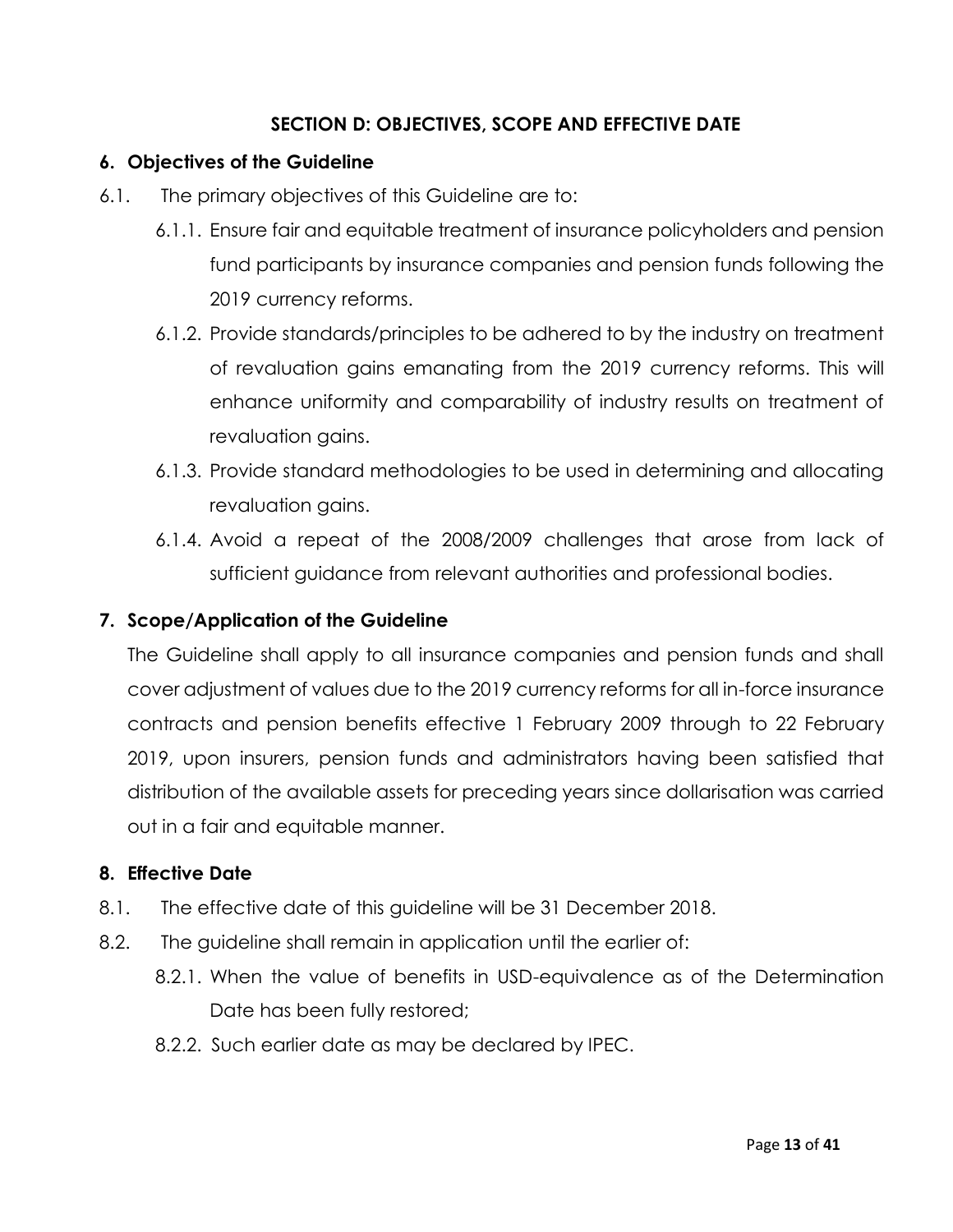## **SECTION E: AUDIT REQUIREMENTS AND GENERAL PRINCIPLES**

#### <span id="page-13-1"></span><span id="page-13-0"></span>**9. Audit Requirements for the Purposes of this Guideline**

- 9.1. While ideally the value of assets and liabilities should be determined as of 22 February 2019, these values may be difficult to calculate and are not subject to audit.
- 9.2. Therefore, for purposes of these calculations, audited values of assets and liabilities as at the Determination Date shall be used.
- 9.3. The audited accounts shall be prepared in accordance with this guideline, which requires setting up of sub-accounts.
- 9.4. For any future calculations of the Revaluation gains after the first Measurement Date,
	- 9.4.1. The interim audited financial statements shall be used on half year measurement dates and;
	- 9.4.2. Annual audited financial statements shall be used on end of year Measurement Dates.

### <span id="page-13-2"></span>**10.General Principles in Treatment of Revaluation Gains**

- 10.1. In determining and allocating the Revaluation Gains, insurers and pension funds shall observe the following general principles:
	- 10.1.1. The adjustments in policyholder and pension funds participant values must result in a fair transition from contracts and pension benefits denominated in USD or any of the other currencies that were legal tender under the multi-currency regime, to contracts and pension benefits denominated in ZW\$.
	- 10.1.2. The adjustments shall not result in transfer of value/wealth between;
		- I. Old policyholders/scheme members and newer policyholders/scheme members, and;
		- II. Different types of products/contracts.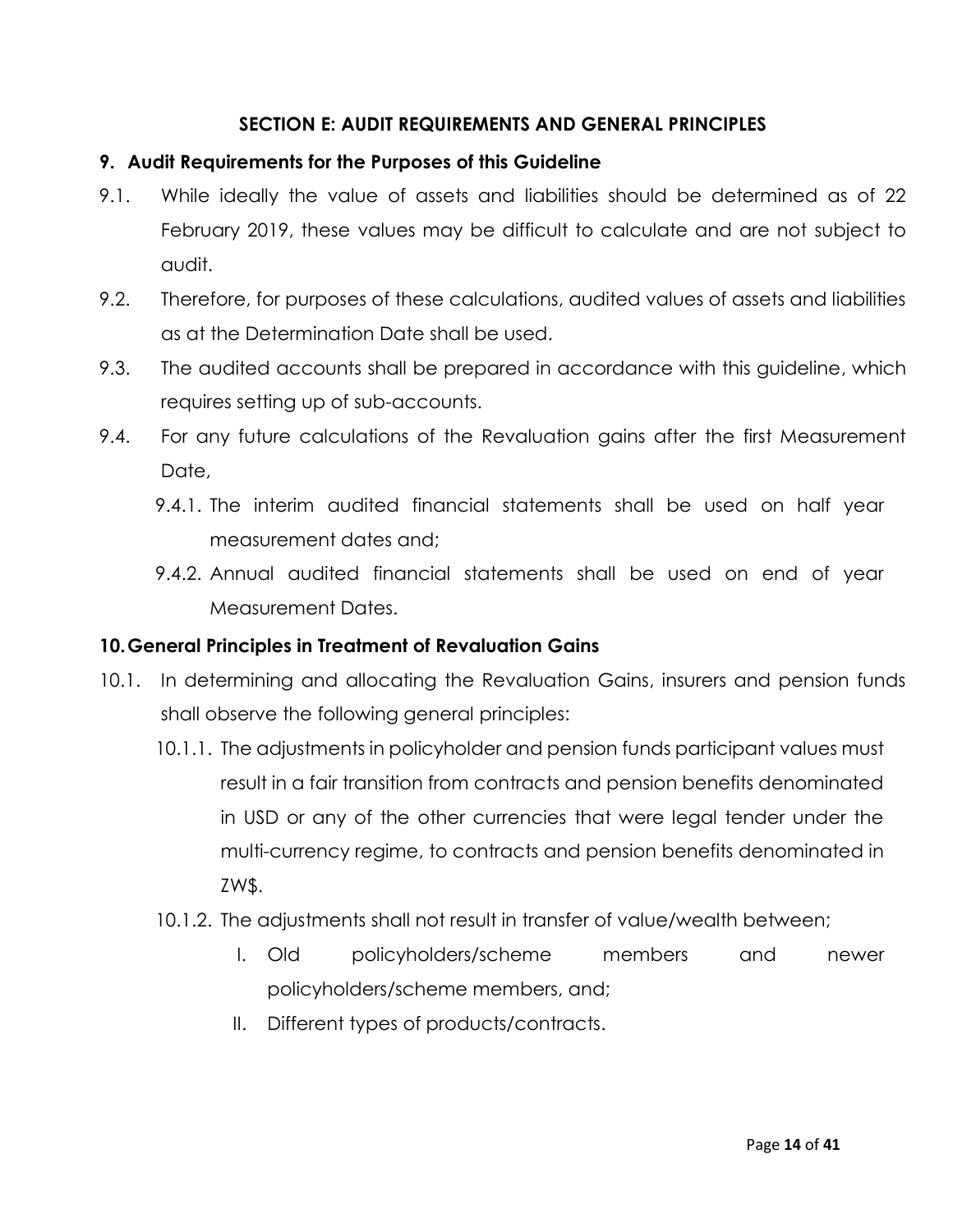### **SECTION F: MEASUREMENT AND ALLOCATION OF REVALUATION GAINS**

#### <span id="page-14-1"></span><span id="page-14-0"></span>**11.Steps when Measuring and Allocating Revaluation Gains**

- 11.1. Insurance companies and pension funds are hereby directed to calculate Revaluation Gains due to currency reforms, their impact on inflation and exchange rates using the steps prescribed hereunder:-
- 11.2. Identify the assets backing policyholder and pension fund participants' liabilities as of the Determination Date; and at each Measurement Date:
	- 11.2.1. revalue relevant insurance company and pension fund liabilities in ZW\$ or any other acceptable legal tender at the time;
	- 11.2.2. revalue insurance company and pension fund assets in ZW\$ or any other acceptable legal tender at the time;
	- 11.2.3. determine the amount of Revaluation Gains;
	- 11.2.4. for insurance companies, equitably allocate Revaluation Gains between pension and insurance products, and then by type of insurance product and individual policyholder;
	- 11.2.5. for defined contribution pension funds, equitably allocate Revaluation Gains between pension fund members and reserve funds; and
	- 11.2.6. for defined benefit pension funds, equitably allocate Revaluation Gains among active members, deferred pensioners, pensioners and beneficiaries.
- 11.3. Revaluation Gains will be calculated and allocated as of the Measurement Dates.
- 11.4. Measurement Dates will remain bi-annually until IPEC issues Guideline allowing for a return to annual Measurement Dates.

# <span id="page-14-2"></span>**12.Determination of Insurance Company and Pension Fund Assets for the Calculation of Revaluation Gains**

12.1. Assets on the balance sheet of insurance companies and pension funds shall be held at fair value. Fair value is generally the price that would be received from the sale of an asset in an orderly market in an arms-length transaction between buyer and seller.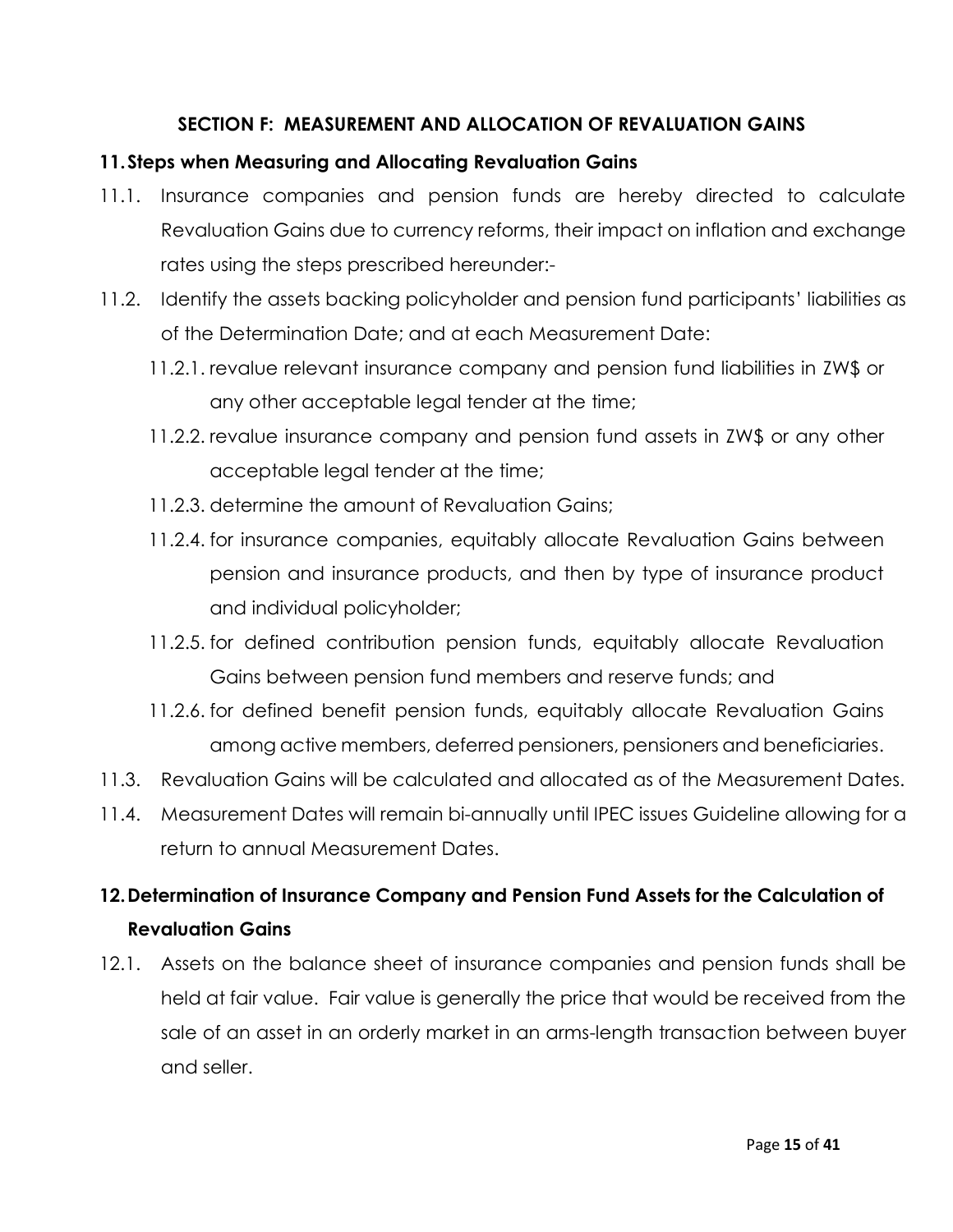- 12.2. In determining fair value, insurance companies and pension funds shall adopt Guidelines on the calculation of fair value provided by various international bodies. In particular, the requirements of International Financial Reporting Standards (IFRS) number 13, should be considered in determining fair value.
- 12.3. Assets for purposes of calculating revaluation gains shall be valued on a goingconcern basis rather than on a liquidation basis.
- 12.4. Insurers and pension funds shall use all means necessary to avoid selling assets under poor market conditions. Insurance companies and pension funds shall prepare analysis of expected asset, liability, income and expenditure cash flows in order to properly manage their liquidity position and avoid forced sales of assets when market prices are depressed. Sufficient assets in cash and cash-equivalents shall be maintained to meet expected cash flow needs.
- 12.5. However, section 10 and 19 of the Pension and Provident Funds Act *[Chapter 24:09]* and relevant sections of the Companies and Other Business Entities Act *[Chapter 24:03]* shall apply on dissolution of registered funds.
- 12.6. The fair value shall be determined using methods that would be used by market participants.
- 12.7. The basis of calculation of fair value shall be transparent and must be disclosed to all stakeholders.
- 12.8. Properties and unlisted equities shall be valued by independent and professional valuators.
- 12.9. Where fair values cannot be determined objectively, alternative valuation methods shall be used subject to sound judgement and justification.
- 12.10. The total value of assets on which alternative valuation methods shall be employed shall not exceed 10% of the total value of assets, unless prior written approval has been granted by the Commission.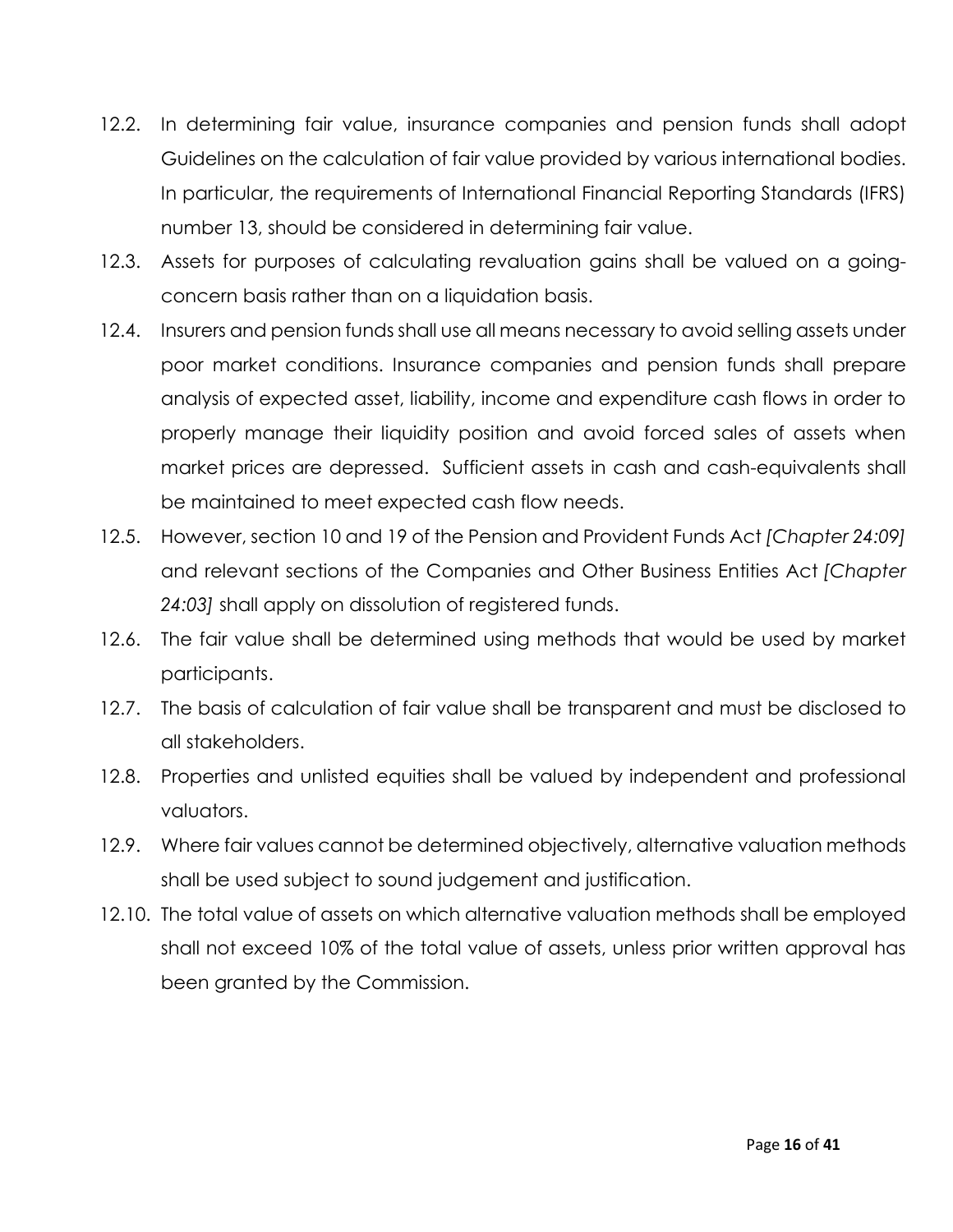### <span id="page-16-0"></span>**13. General Principles for Valuation of Actuarial Liabilities**

- 13.1. At each subsequent Measurement Date, the Revaluation Actuary shall determine the value of actuarial liabilities using appropriate actuarial assumptions and methods by adhering to the following broad principles: -
	- I. Updating of the assumptions, commencing 31 December 2020, to reflect economic environment shall not result in zerorisation of liabilities at product line level or aggregate level.
	- II. Liabilities at successive Measurement Dates shall be relatively stable unless there was a major strategic initiative such as a merger or acquisition.
	- III. The methods or assumptions used shall not result in incorrect revaluation gains available for distribution to members/ policyholders.
- 13.2. In cases where assumptions are updated, the Revaluation Actuary shall provide justification, which shall be submitted to the Commission together with other submissions required in terms of this Guideline.

# <span id="page-16-1"></span>**14. Calculation of Insurance Company Liabilities: Deposit Administration Contracts**

- 14.1. Liabilities in USD as of the Determination Date for Deposit Administration (DA) contracts issued by life insurance companies are equal to the sum of policyholder balances in the DA contract (which includes both vested and non-vested bonuses and any contribution arrears as of the Determination Date) plus the value of the smoothing fund.
- 14.2. These liabilities as of the Determination Date, including both policyholder accounts and the smoothing fund as of that date, shall be "ring-fenced" and accounted for separately from all other Deposit Administration liabilities of the insurance company.
- 14.3. Existing policyholders on the Determination Date shall have two sub-accounts:
	- I. **Sub-Account 1**: equal to the account balance in USD on the Determination Date plus, bonuses on related assets, and allocations from the smoothing fund; and
	- II. **Sub-Account 2**: equal to zero.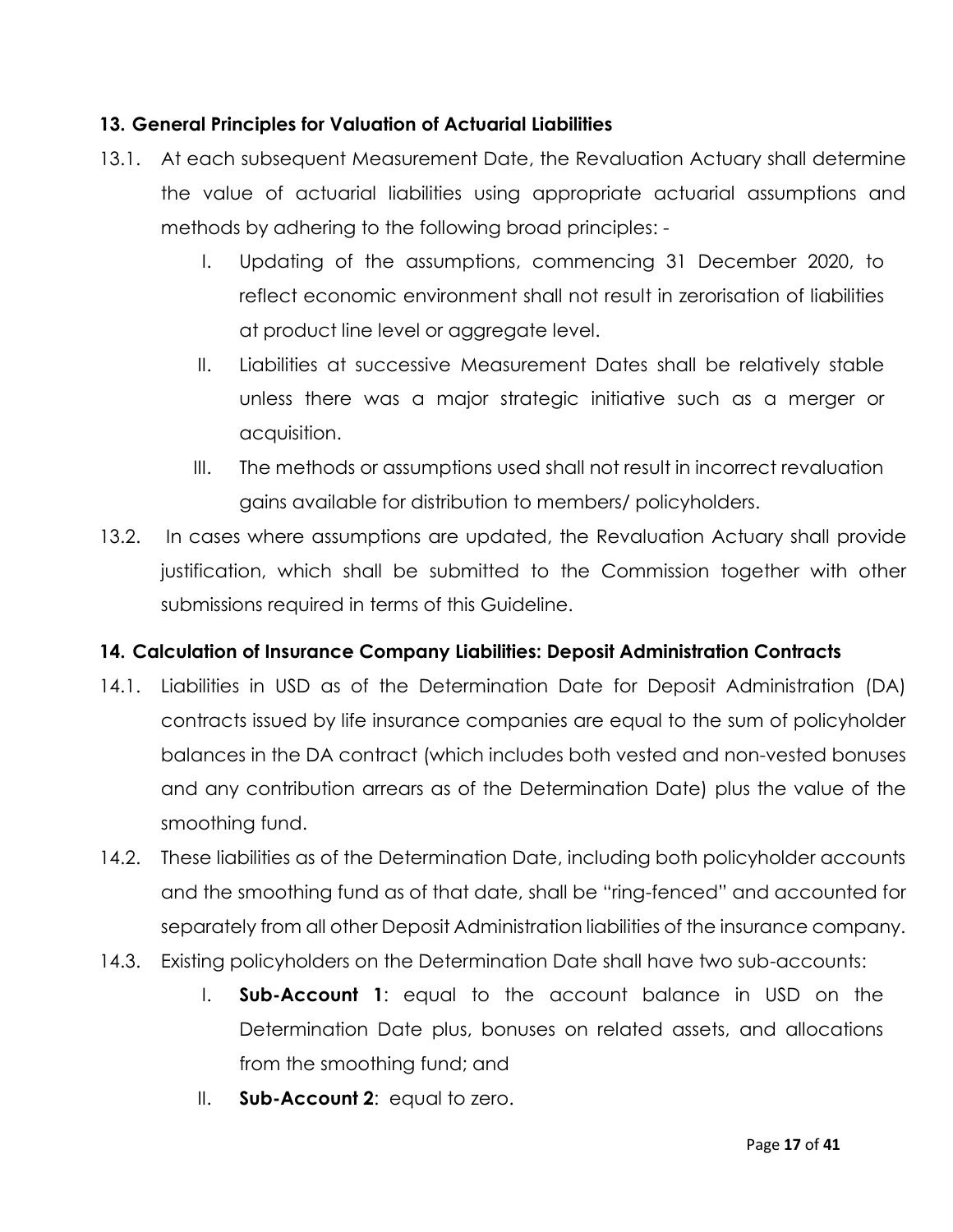- 14.4. Where a Fund received contributions in foreign currency after 31 December 2019, a third Sub Account shall be created.
- 14.5. All USD contributions/premiums received between 1 January 2019 and 31 December 2019 shall, therefore, remain accounted for in Sub Account 2 at the prevailing exchange rate unless the fund/insurer had been accounting for this separately.
- 14.6. Policyholders/pension fund members who joined after the Determination Date shall contribute to Sub Accounts 2 and 3.
- 14.7. Where an employer pays a salary as a combination of ZW\$ and foreign currency, contributions shall be directed towards Sub Accounts 2 and 3 respectively.
- 14.8. Separate smoothing funds shall also be maintained for Sub-Accounts 1, 2 and 3. The smoothing fund for each Sub-Account must be separated between balances due to Revaluation Gains and balances for other reasons.
- 14.9. The level of the smoothing funds shall be kept within reasonable and acceptable limits, and the insurer or pension fund shall ensure that members or policyholders who are exiting have a fair and equitable access to the smoothing funds.
- 14.10. Liabilities for contributions made after the Determination Date in the local currency shall be maintained in Sub-Account 2 for each participant. This account will not be eligible for credits due to Revaluation Gains from Sub-Account 1 but may be eligible to Revaluation Gains attributable to Sub- Account 2.
- 14.11. Liabilities for Sub-Account 3 shall be based on the credits in that sub-account.
- 14.12. New individual participants under existing and new DA contracts will participate in Sub-Account 2 only.
- 14.13. Liabilities as of future Measurement Dates for Sub-Account 1 of DA contracts shall be equal to:
	- I. The value as of the prior Measurement Date, adjusted for inflows and outflows to participant accounts;
	- II. **plus,** the amount of allocated vested and non-vested bonuses;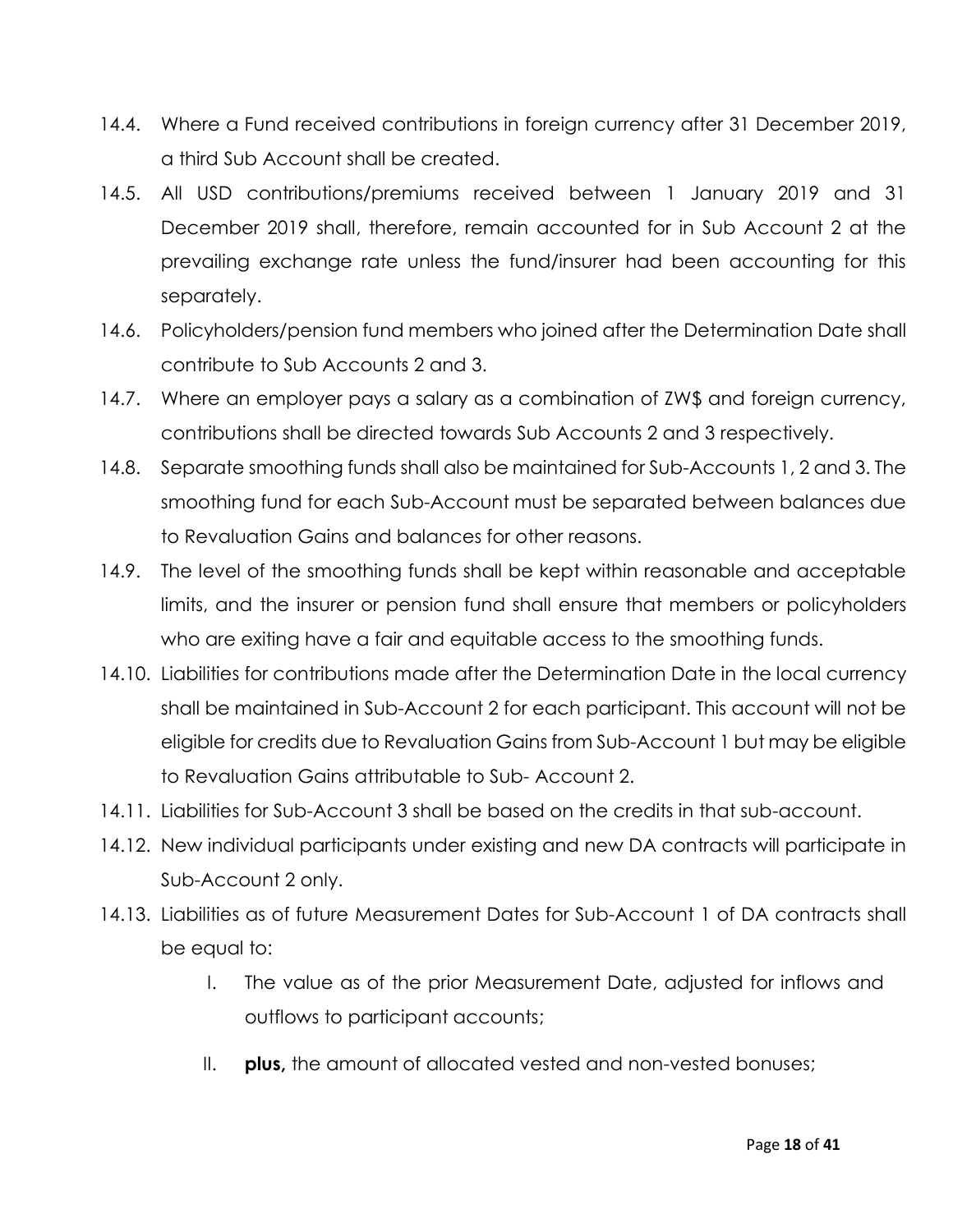- III. **plus**, the amount of allocated Revaluation Gains;
- IV. **plus,** the amount in the Sub-Account 1 smoothing fund.
- 14.14. Liabilities as of future Measurement Dates for Sub-Account 2 of DA contracts shall be equal to:
	- I. The value as of the prior Measurement Date, adjusted for inflows and outflows to participant accounts;
	- II. **plus,** the amount of allocated vested and non-vested bonuses;
	- III. **plus,** the amount of allocated Revaluation Gains in sub-Account 2 if any;
	- IV. **plus,** the amount in the Sub-Account 2 smoothing fund.
- 14.15. Liabilities as of future Measurement Dates for Sub-Account 3 of DA contracts shall be equal to:
	- I. The value as of the prior Measurement Date, adjusted for inflows and outflows to participant accounts;
	- II. **plus,** the amount of allocated vested and non-vested bonuses;
	- III. **plus,** the amount of allocated Revaluation Gains in Sub-Account 3, if any; and
	- IV. **plus,** the amount in the Sub-Account 3 smoothing fund.
- 14.16. Therefore, the total liabilities for DA contracts at each Measurement Date will be equal to:
	- I. liabilities in Sub-Account 1;
	- II. **Plus,** liabilities in Sub-Account 2;
	- III. **Plus,** liabilities in Sub-Account 3 converted at the official exchange rate.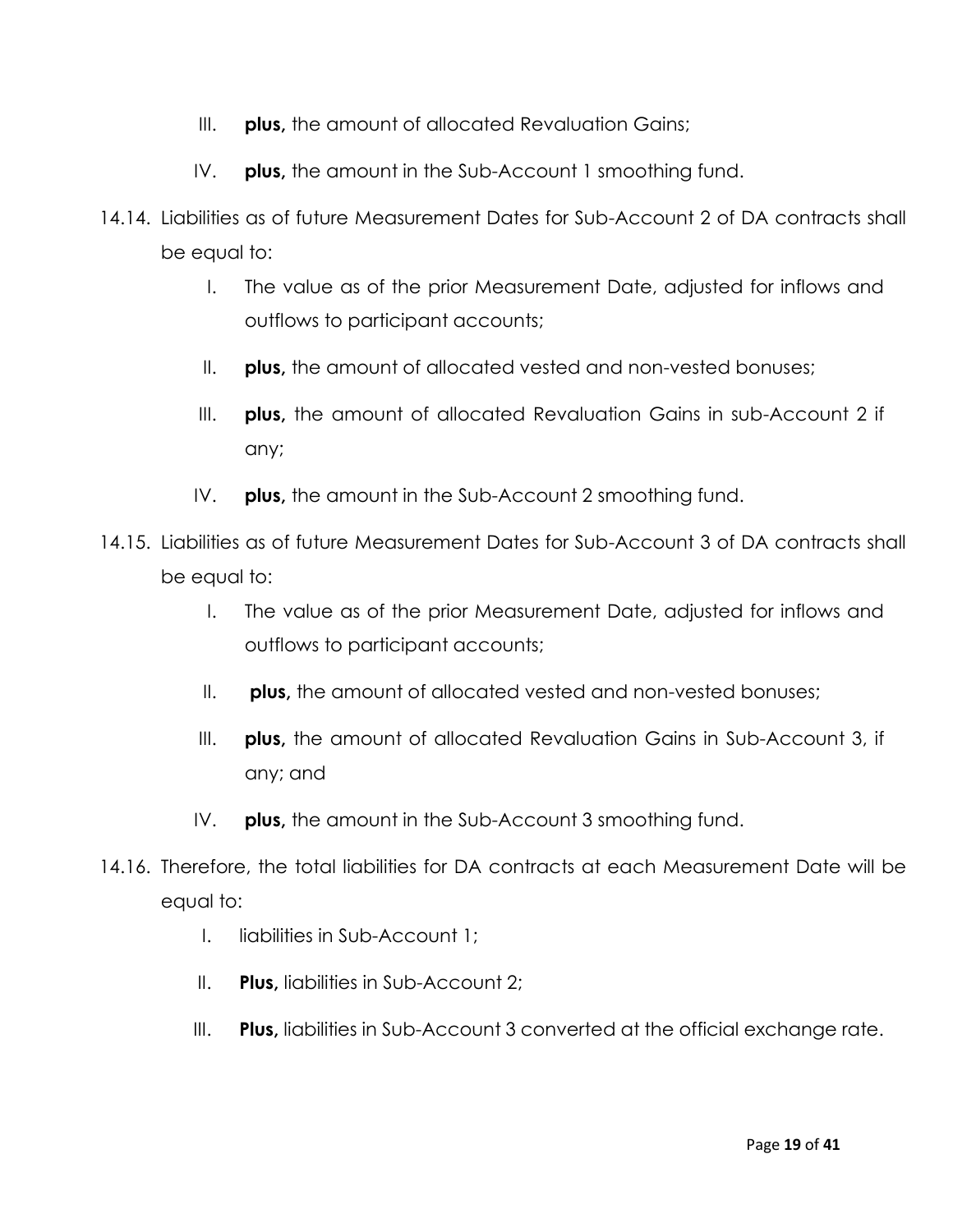- 14.17. No Sub-Accounts shall be required for funds, which were made paid up before the Determination Date.
- 14.18. For funds that were paid up after the Determination Date, Sub-Account 1 and Sub-Account 2 shall be required.
- 14.19. In the event that a paid-up fund received contributions in foreign currency after the Determination Date, Sub-Account 3 shall be required.
- 14.20. All Sub Accounts must be physically separated in terms of both assets and liabilities by 31 December 2021.

### <span id="page-19-0"></span>**15.Calculation of Pension Fund Liabilities**

- 15.1. Liabilities as of the Determination Date and future Measurement Dates for fully insured pension funds shall be determined using the rules in Section 14 of this Guideline for DA contracts. Liabilities for all self-administered pension funds shall be determined using this section of the Guideline.
- 15.2. Liabilities as of the Determination Date for defined contribution pension funds subject to adjustment for Revaluation Gains are:
	- I. the balances in individual participant accounts (including vested and nonvested bonuses and any contribution arrears);
	- II. **plus,** the value of any reserves as of the Determination Date.
- 15.3. These liabilities as of the Determination Date, shall be "ring-fenced" and accounted for separately from all other defined contribution funds liabilities of the pension fund.
- 15.4. Existing defined contribution pension funds members on the Determination Date shall have two sub-accounts:
	- I. Sub**-Account 1**: equal to the account balance in USD on the Determination Date plus any future credits to the account due to Revaluation Gains, investment return on related assets, and allocations from reserves; and
	- II. **Sub-Account 2**: equal to zero.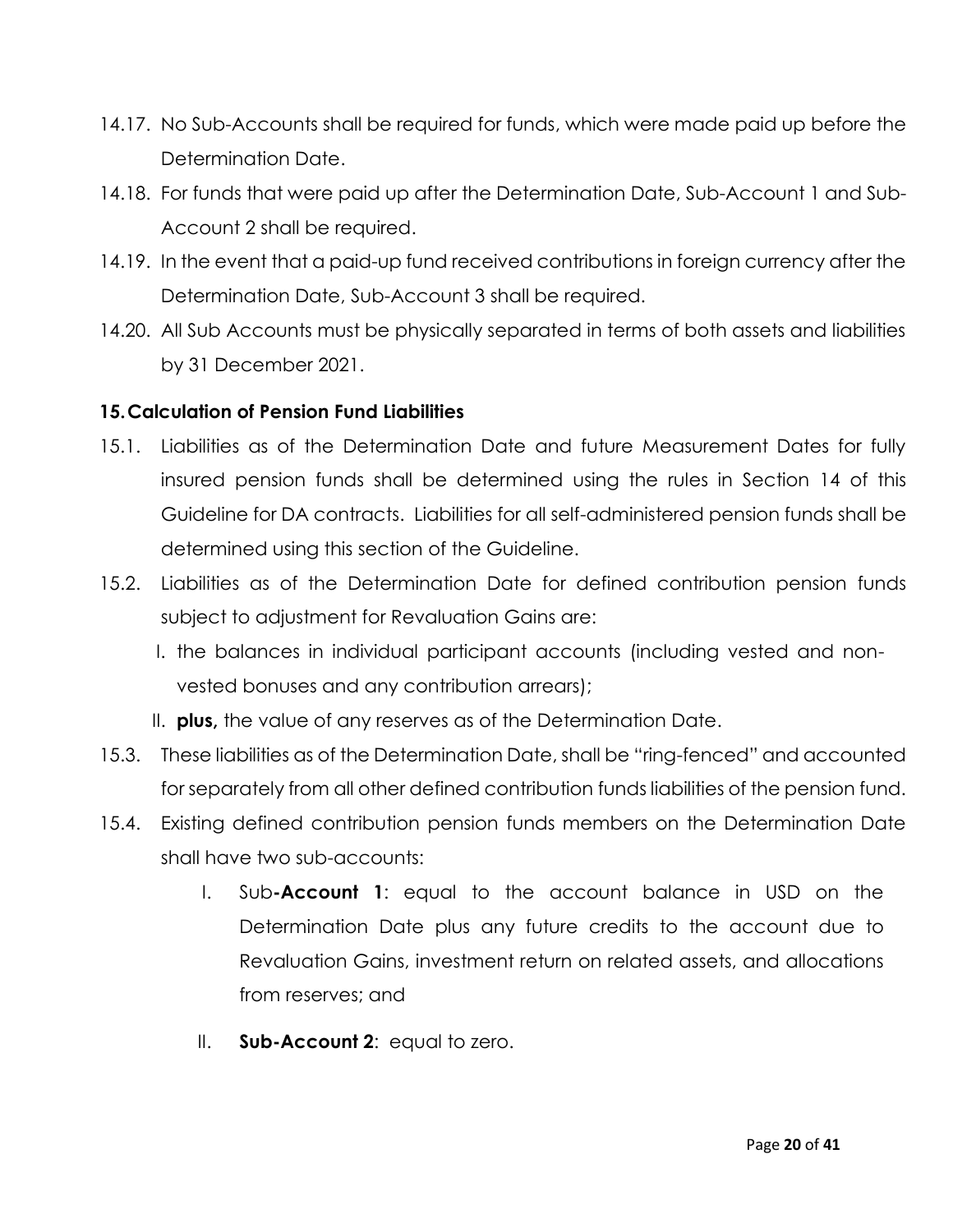- 15.5. Where a Fund received contributions in foreign currency after 31 December 2019, a third Sub Account shall be created.
- 15.6. To avoid revision of bonuses already declared as at 31 December 2019, all USD contributions received between 1 January 2019 and 31 December 2019 shall be accounted for in Sub Account 2 unless the fund had been accounting for this separately.
- 15.7. Pension fund members who joined after the Determination Date shall contribute to Sub-Accounts 2 and 3.
- 15.8. Where an employer pays a salary as a combination of ZW\$ and foreign currency, contributions shall be directed towards Sub-Accounts 2 and 3 respectively.
- 15.9. Separate reserves shall also be maintained for Sub-Accounts 1 and 2. The reserve for Sub-Account 1 must be separated between balances due to Revaluation Gains and balances for other reasons. Reserves for Sub-Account 2 will be reserves due to contributions made in currencies other than USD on or after the Determination Date.
- 15.10. Liabilities for contributions made after the Determination Date in currencies other than USD shall be maintained in Sub-Account 2 for each participant. This account will not be eligible for credits due to Revaluation Gains from Sub-Account 1 but may be eligible to Revaluation Gains attributable to Sub-Account 2.
- 15.11. New individual pension fund members will participate in Sub-Accounts 2 and 3 where applicable.
- 15.12. Liabilities as of future Measurement Dates will be equal to the balance as of the prior Measurement Date, adjusted for inflows and outflows to each individual's account, plus allocations of investment income and Revaluation Gains, plus allocations from the reserve fund to participant accounts (whether vested or non-vested), plus the balance of the reserve fund on the Measurement Date.
- 15.13. Liabilities for defined benefit pension funds are equal to:
	- I. present value of pension benefits expected to be paid in the future to current pensioners; plus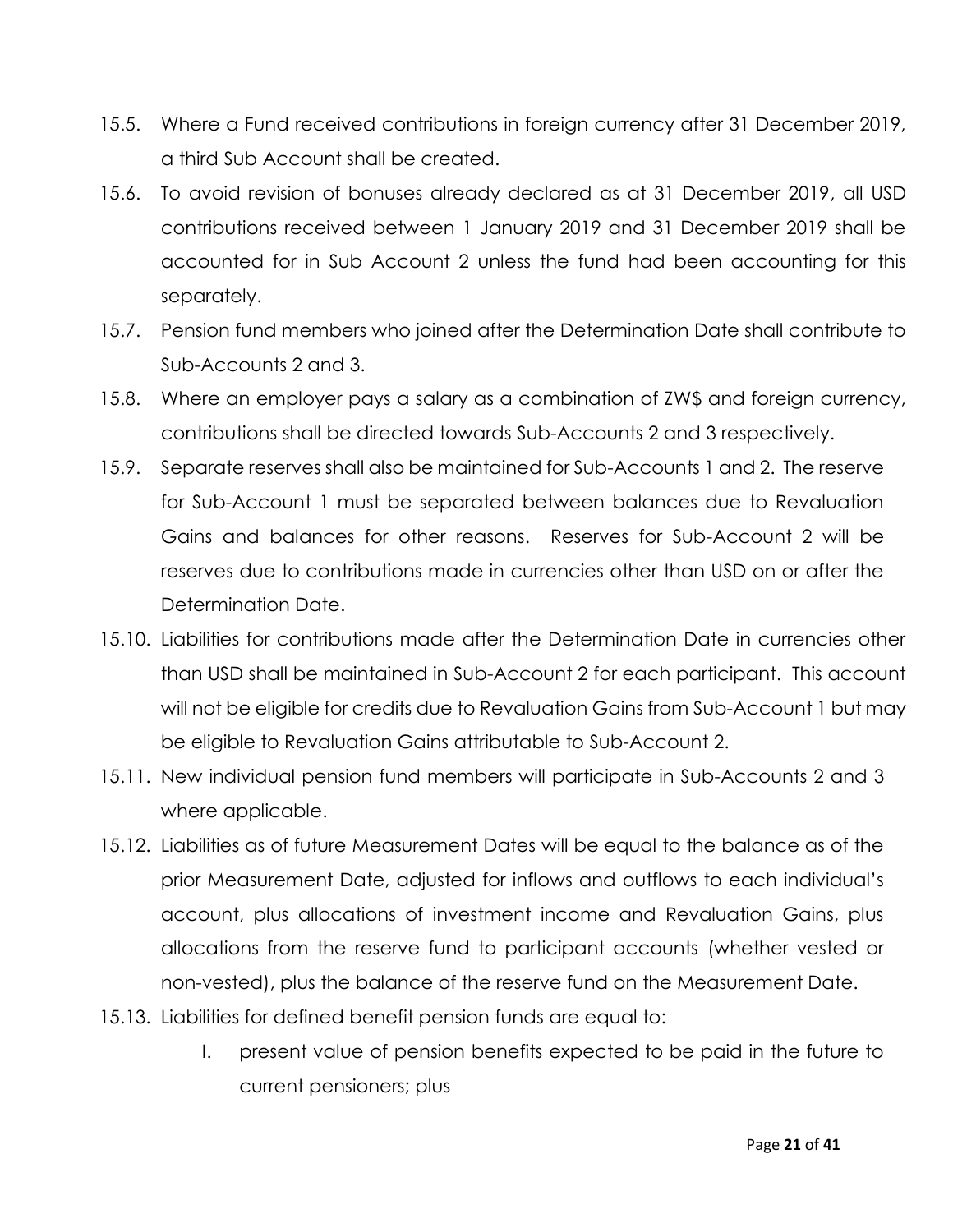- II. the present value of pension benefits accrued to the Measurement Date that are expected to be paid in the future, calculated under the funds' actuarial cost method and assumptions updated in line with section 13.
- 15.14. Liabilities in ZW\$ for defined benefit funds on 31 December 2019, before any adjustments for bonuses or Revaluation Gains, shall be calculated using the same methods and assumptions used as of the Determination Date.
- 15.15. Liabilities for Measurement Dates after 31 December 2019 shall be calculated using the benefit amount after allocation of all previous Revaluation Gains, but before allocation of such gains and bonuses for the current period and using the same actuarial cost method and assumptions updated in line with section 13.

## <span id="page-21-0"></span>**16.Calculation of Insurance Company Liabilities: Life Insurance Contracts**

- 16.1. Technical liabilities for life insurance companies, for life insurance contracts as of the Determination Date are equal to the reserves, calculated in accordance with standard international actuarial practice and reported in the audited financial statements of the life insurance company as of the Determination Date, held for future policyholder benefits, subject to the provisions of Sections 16.2 and 16.10. Such liabilities generally arise from pension annuities and life insurance products providing protection for the whole of life or for long periods of years.
- 16.2. Such reserves shall be calculated using the principles for calculating gross premium reserves and shall take into account:-
	- I. the present value of benefits expected to be payable under the contract in the event of death, lapse, disability, retirement, at contract maturity, surrender and under other circumstances;
	- II. **plus,** the present value of expected future expenses; and
	- III. **less** the value of expected future gross premiums.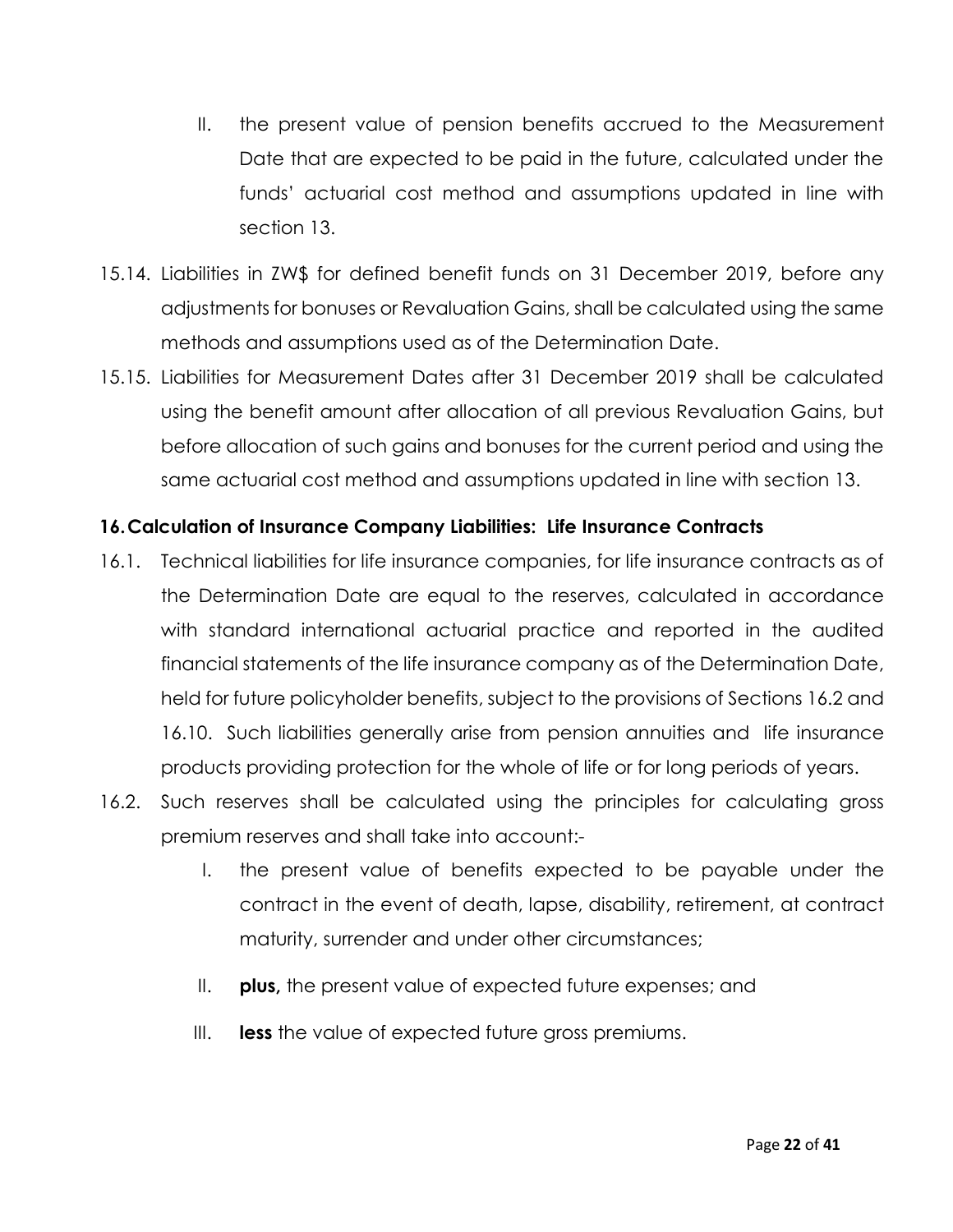- 16.3. The present value of benefits shall take into account reasonable policyholder expectations of future bonuses that were anticipated in the pricing of the product.
- 16.4. Particular attention shall be paid to the manner in which expenses are allocated between pension and insurance lines of business, and among different products, and shall properly reflect the difference between acquisition and renewal expenses.
- 16.5. Liabilities for life insurance products, subject to adjustment, are those policies that were denominated in USD or other multi-currencies and were in force on the Determination Date. This includes:
	- I. with-profit policies;
	- II. non-profit policies and;
	- III. funeral insurance policies, whether term or for whole life, and whether payments are made in cash and/or in goods and services.
- 16.6. Assets and liabilities for these policies shall be "ring-fenced" and accounted for separately from assets and liabilities arising from new policies issued after the Determination Date and denominated in ZW\$.
- 16.7. Liabilities in USD as of the Determination Date for all pension annuities issued by life insurance companies shall be equal to the reserves, calculated in accordance with Section 16.2 above and reported in the audited financial statements of the life insurance company as of the Determination Date.
- 16.8. This Guideline requires an insurer to give the policyholder the option to make a policy paid up or continue with the existing policy.
- 16.9. In the event that a policyholder exercises the paid-up option, the Guideline requires the use of reserves for life insurance policies on the Determination Date to calculate the amount of paid-up insurance denominated in USD that can be purchased with the reserves on the Determination Date. The penalties imposed by the insurer for early terminations should be within reasonable and acceptable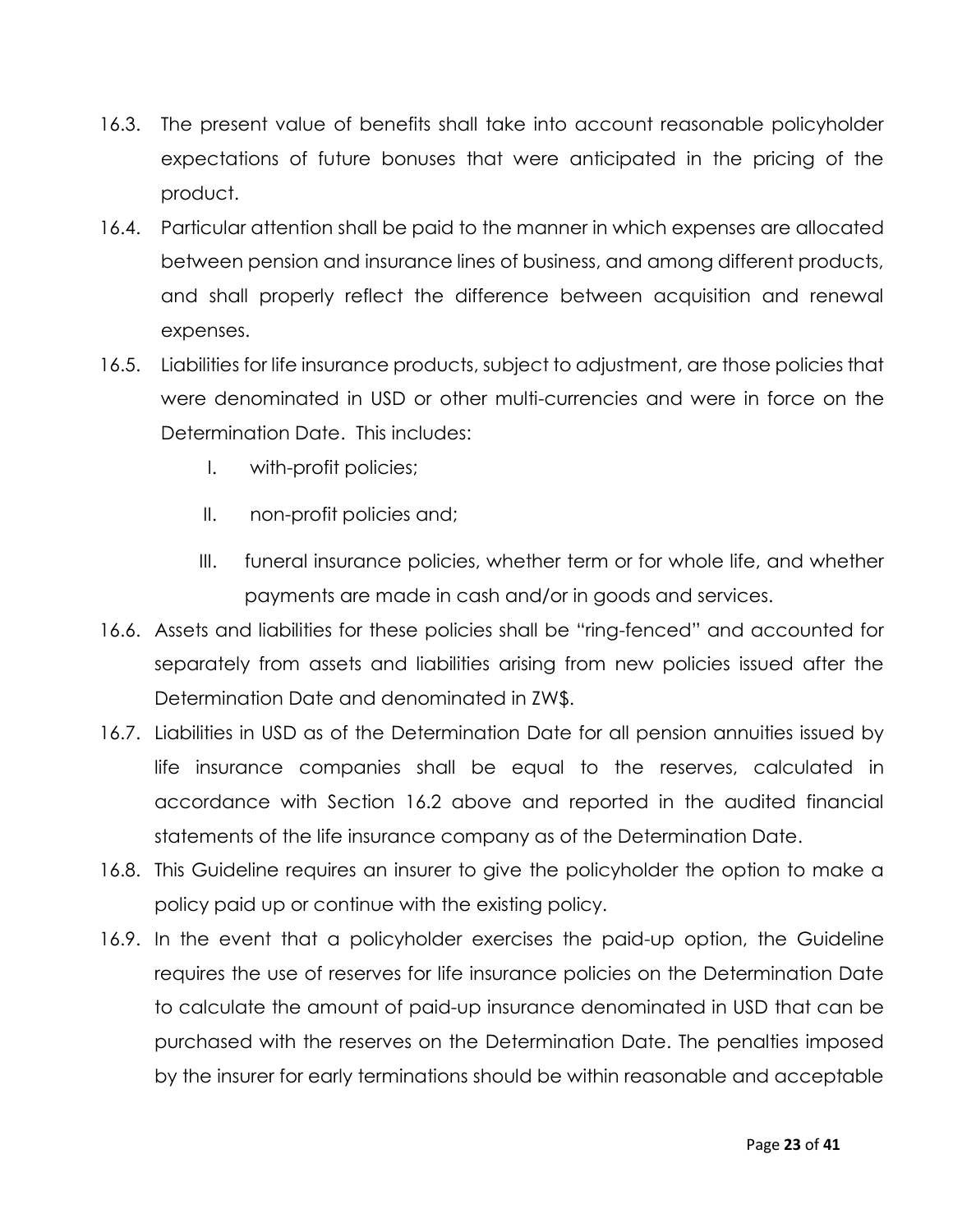levels. Such calculations shall be determined using assumptions appropriate for policies issued in USD as of the Determination Date. This calculation would determine the paid-up sum assured in USD/ZW\$ prior to adjustment for Revaluation Gains. Consequently, the reserves for these policies on the Determination Date before and after the purchase of paid-up insurance will be the same. Since the policies will be paid-up, no future premiums are due after the Determination Date, and any premiums that have been paid after the Determination Date shall be refunded to policyholders with adjustment for investment income, administrative expenses and cost of cover.

- 16.10. For policies with negative reserves, the insurer shall give the policyholder the option to either continue with the policy or end the contract.
- 16.11. At the election of the policyholder, funeral insurance contracts issued by life insurance companies providing benefits primarily through the provision of goods and services may remain in force, rather than applying the provision of Section 16.8 of this Guideline.
- 16.12. As of first Measurement Date, the liabilities for annuities and paid-up life insurance policies will be equal to the present value of expected future benefits using the same assumptions as was used to calculate reserves as of the Determination Date.
- 16.13. IPEC may require an insurance company to recalculate reserves as of the Determination Date, if the calculations were not made in accordance with standard actuarial practice.

### <span id="page-23-0"></span>**17.Calculation of Funeral Insurance Company Liabilities**

- 17.1. Funeral insurance companies shall calculate liabilities for whole life and term insurance products using the same actuarial rules and principles applicable to life insurance companies.
- 17.2. In particular, Section 16.11 of this Guideline shall apply mutatis mutandis to valuation of funeral assurance liabilities.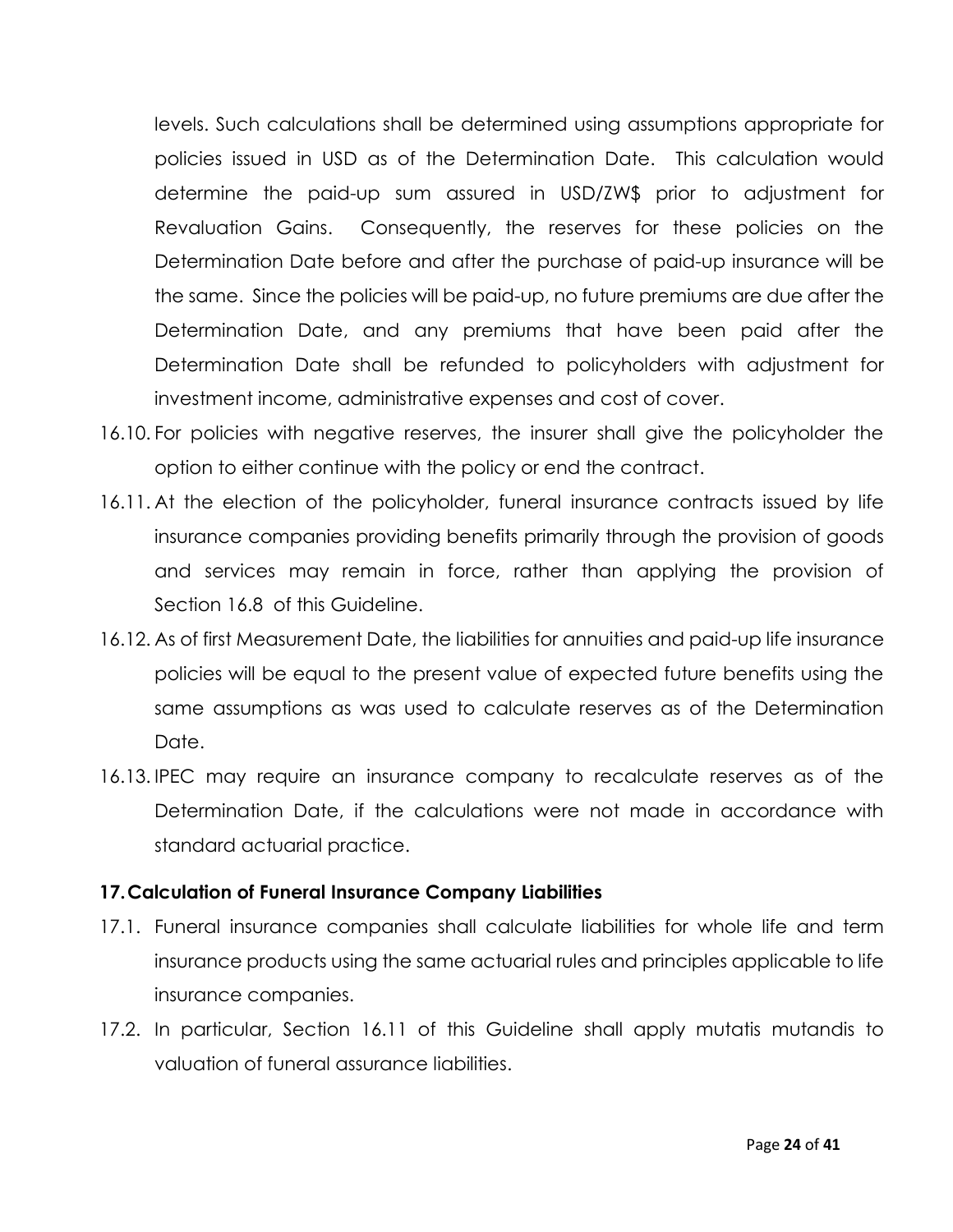17.3. For purposes of calculating liabilities, funeral insurance companies shall place a monetary value on the services and/or groceries, which is equivalent to the cost of the funeral or other non-monetary benefits provided for in the funeral policy.

# <span id="page-24-0"></span>**18.Calculation of Insurance Company Liabilities: Short-Term Insurance and Annually Renewable Group Insurance**

- 18.1. Short-term insurance companies shall hold reserves including but not limited to the following: -
	- I. unearned premium reserves;
	- II. unpaid claims;
	- III. claims in course of settlement; and
	- IV. incurred but unreported claims.
- 18.2. These liabilities will be determined in accordance with acceptable reserving methods for short-term insurance policies.
- 18.3. Liabilities for policies issued for a period of 12 months or less with premiums and benefits denominated in USD shall remain in USD until expiration of the policy.
- 18.4. Exemptions to pay USD premiums shall only apply to short-term products exempted in terms of Circular 13 of 2019.

### <span id="page-24-1"></span>**19.Calculation of the Aggregate Amount of Revaluation Gains for Insurance Companies**

- 19.1. Revaluation Gains arise as a result of the revaluation to ZW\$ of insurance company assets and liabilities that were originally denominated in USD (including the resulting impact of revaluation on inflation and exchange rates) as of the Determination Date.
- 19.2. As of the Determination Date, assets shall be separated between those backing insurance company liabilities and free assets. The amount of assets backing insurance company liabilities shall be equal to those liabilities. Consequently, the surplus on the Determination Date for those policies is equal to zero. Any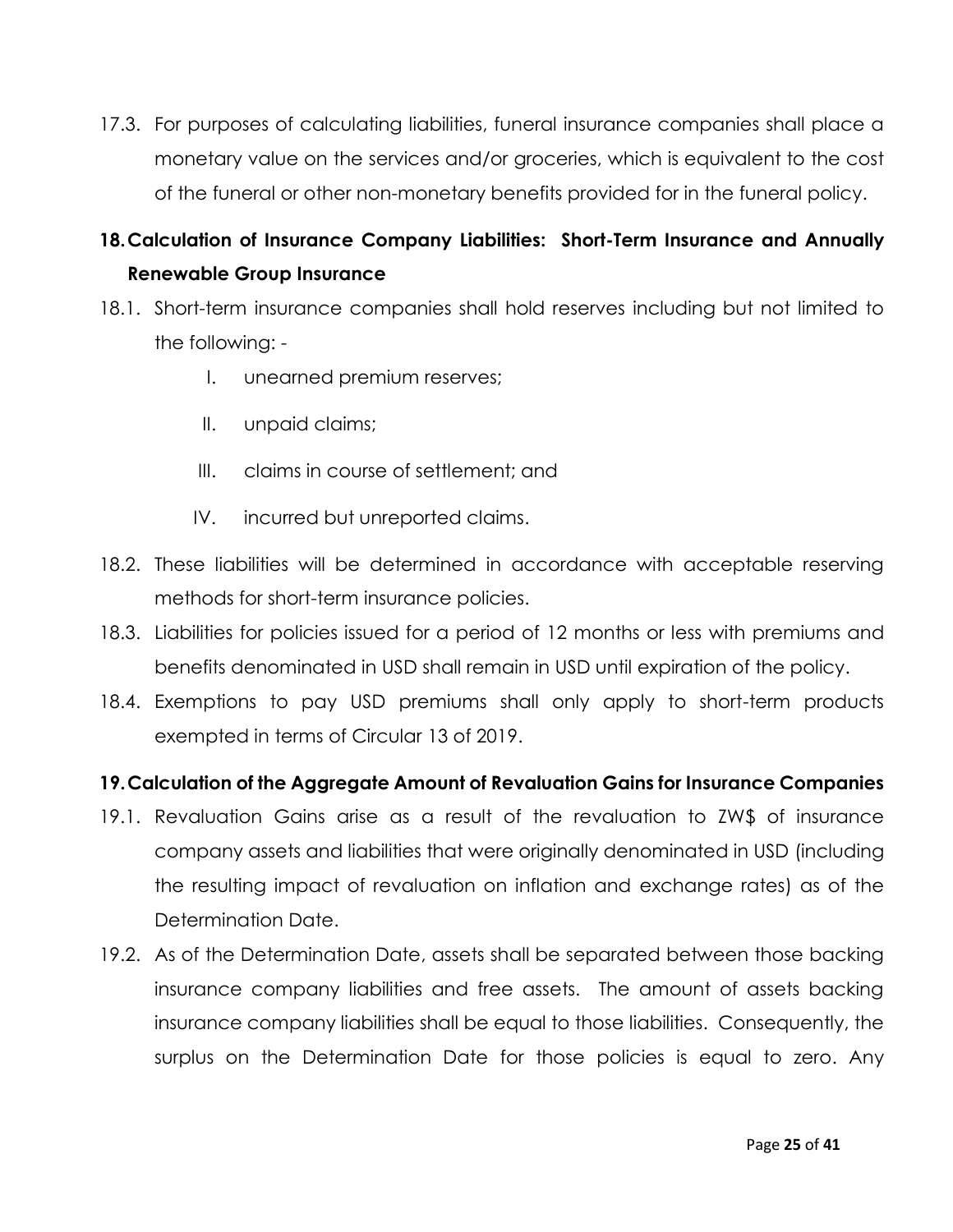undistributed surplus/losses during the course of 2018 must be distributed so that assets and liabilities as of the Determination Date are the same.

- 19.3. Revaluation Gains shall be allocated to relevant policies prior to calculation and allocation of any other bonuses as of 31 December 2019 and each subsequent Measurement Date.
- 19.4. Revaluation Gains as of 31 December 2019 shall be equal to the value of ringfenced assets in ZW\$, less the value of ring-fenced liabilities in ZW\$ for relevant policies, since the surplus on the Determination Date, by definition, is equal to zero.
- 19.5. The Revaluation Actuary shall clearly show a detailed analysis of surplus in the actuarial report.
- 19.6. After the calculation of Revaluation Gains, liabilities shall be adjusted as of 31 December 2019 using procedures outlined in this Guideline, so that the revaluation gain, measured after adjustments to benefits and liabilities, is once again equal to zero.
- 19.7. The revaluation gain on future Measurement Dates shall be calculated in a similar manner to 31 December 2019, allowing for a basis change as stipulated in section 13 of this Guideline.
- 19.8. Revaluation Gains on future Measurement Dates shall be allocated solely to those policies that were denominated in USD as of the Determination Date.
- 19.9. Allocation of Revaluation Gains does not relieve the insurance company of its obligation to calculate and allocate surplus arising from normal operations to with-profit policies.

### <span id="page-25-0"></span>**20. Calculation of the Aggregate Amount of Revaluation Gains for Pension Funds**

- 20.1. Revaluation Gains arise as a result of the revaluation to ZW\$ of pension fund assets and liabilities that were originally denominated in USD (including the resulting impact of revaluation on inflation and exchange rates) as of the Determination Date.
- 20.2. The Revaluation Gain on 31 December 2019 will be equal to the difference between the value of ring-fenced assets and liabilities on 31 December 2019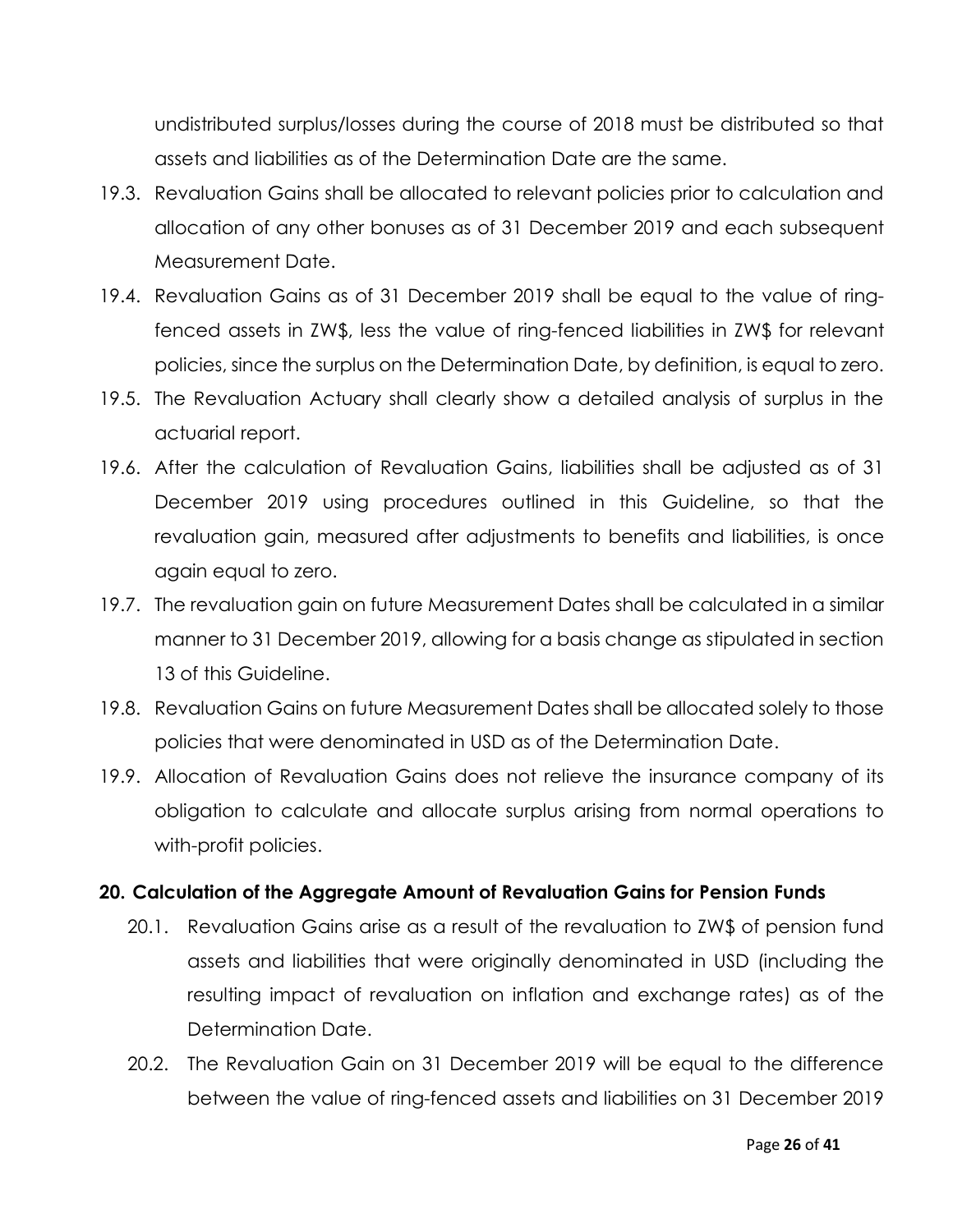compared with the difference on the Determination Date, both adjusted for actuarial gains and losses. The total amount of revaluation gain will be allocated to increase benefits of active, deferred, suspended, early exits and retired participants and beneficiaries.

20.3. A similar procedure will be applied on future Measurement Dates.

# <span id="page-26-0"></span>**21.Distribution of Revaluation Gains by Line of Business and to Individuals for Life Insurance Companies**

- 21.1. The portion of the Revaluation Gain that is realised during the year must be allocated to policyholders as vested bonuses. The remaining amount of the Revaluation Gain (primarily unrealised gains and losses) shall be allocated as non-vested bonuses to policyholders.
- 21.2. Those leaving the fund shall get a share of revaluation gains previously allocated in the smoothing account.
- 21.3. Revaluation Gains will be distributed between pension and life insurance products.
- 21.4. Revaluation Gains will be distributed in proportion to the distribution of assets backing the contracts subject to revaluation taking into account the source of revaluation gains. For instance, if 60% of the revaluation gains is from assets backing pension products, then 60% of the revaluation gains will be distributed to the pension line of business.
- 21.5. The distribution of assets by asset class will be presumed to be the same for pension and life products of insurance companies and for all lines of business unless:
	- 21.5.1. The insurance company has regularly and continuously maintained separate investment policies and allocated investments to different lines of business for a minimum of five years prior to the Determination Date; or
	- 21.5.2. The insurance company has used the different asset portfolios to regularly calculate bonuses on with-profit policies for pensions and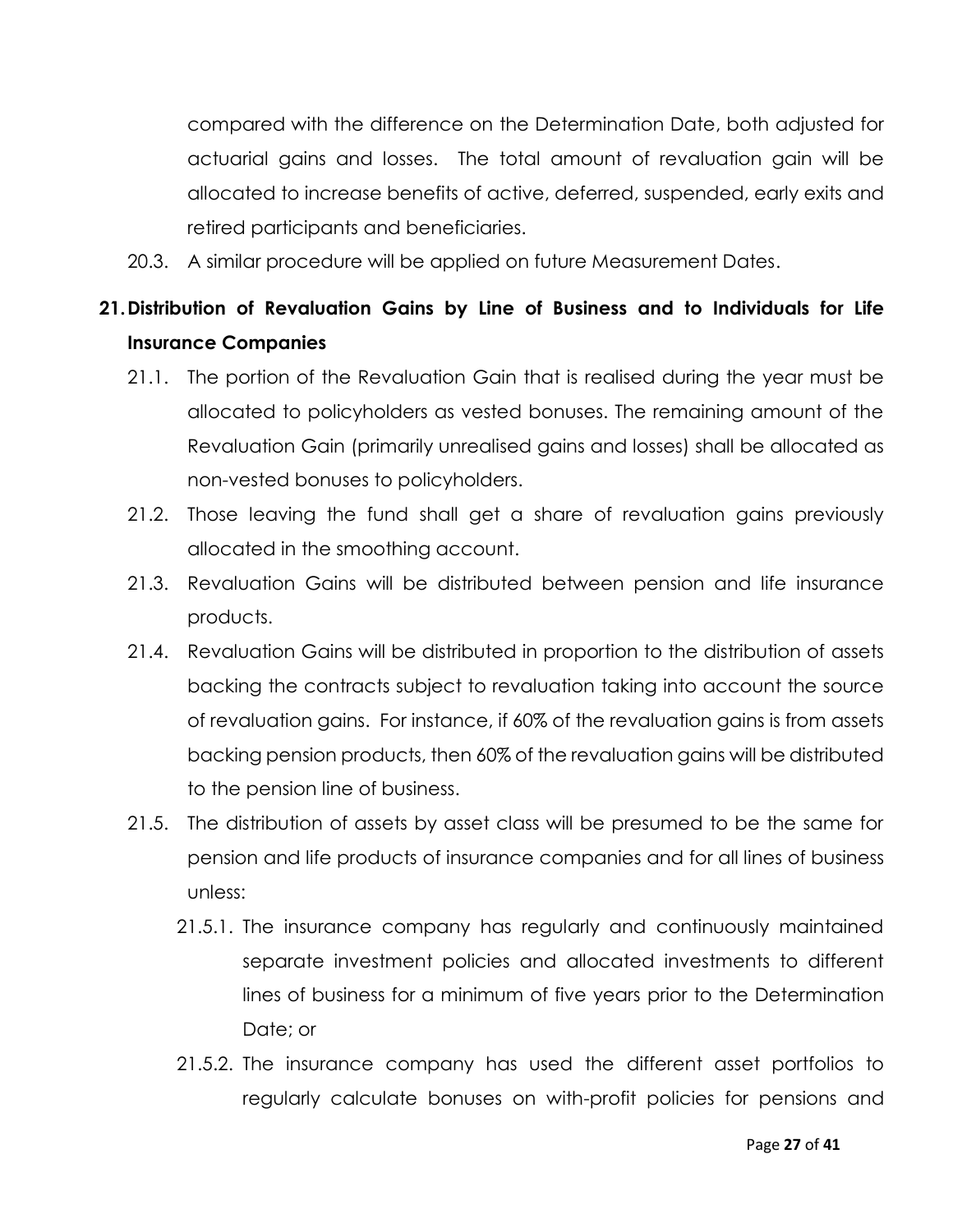insurance and for different types of insurance policies for at least the past five years.

- 21.6. For with-profit life insurance products, Revaluation Gains attributable to the life insurance line of business will be distributed to individual policies in proportion to their ring-fenced reserves on 31 December 2019. The amounts distributed will then purchase additional paid-up insurance for the same type of policy based on the age and sex of the participant. For example, the amount allocated to a 20-year endowment policy issued to a 40-year-old male that has 5 years remaining as of 31 December 2019, will be used to purchase an additional amount of 5-year endowment insurance based on rates applicable to a 55-year-old male. The paid-up insurance factors will be based on the same assumptions used to calculate premiums and reserves.
- 21.7. For without profit life insurance products, the Revaluation Gains attributable to these classes of policies shall be distributed equally between policyholders and shareholders.
- 21.8. Revaluation Gains attributable to pension annuity products will be used to increase the benefit in pay status for all participants. All pension annuity benefits will be increased by the ratio of Revaluation Gains allocated to the line of business divided by the liabilities for all pensioners as of 31 December 2019.
- 21.9. For DA contracts, Revaluation Gains shall be distributed in proportion to the adjusted account balance on 31 December 2019. The adjusted account balance is equal to the beginning balance on 31 December 2018, including vested and non-vested bonuses as of that date, plus the amount of any contributions during the year on the date the contribution was received and less the amount of any payouts calculated on the same basis. This same procedure shall be used on future Measurement Dates.
- 21.10. Once the adjusted account balance has been calculated for each participant in the DA contract in terms of section 13, the amount of any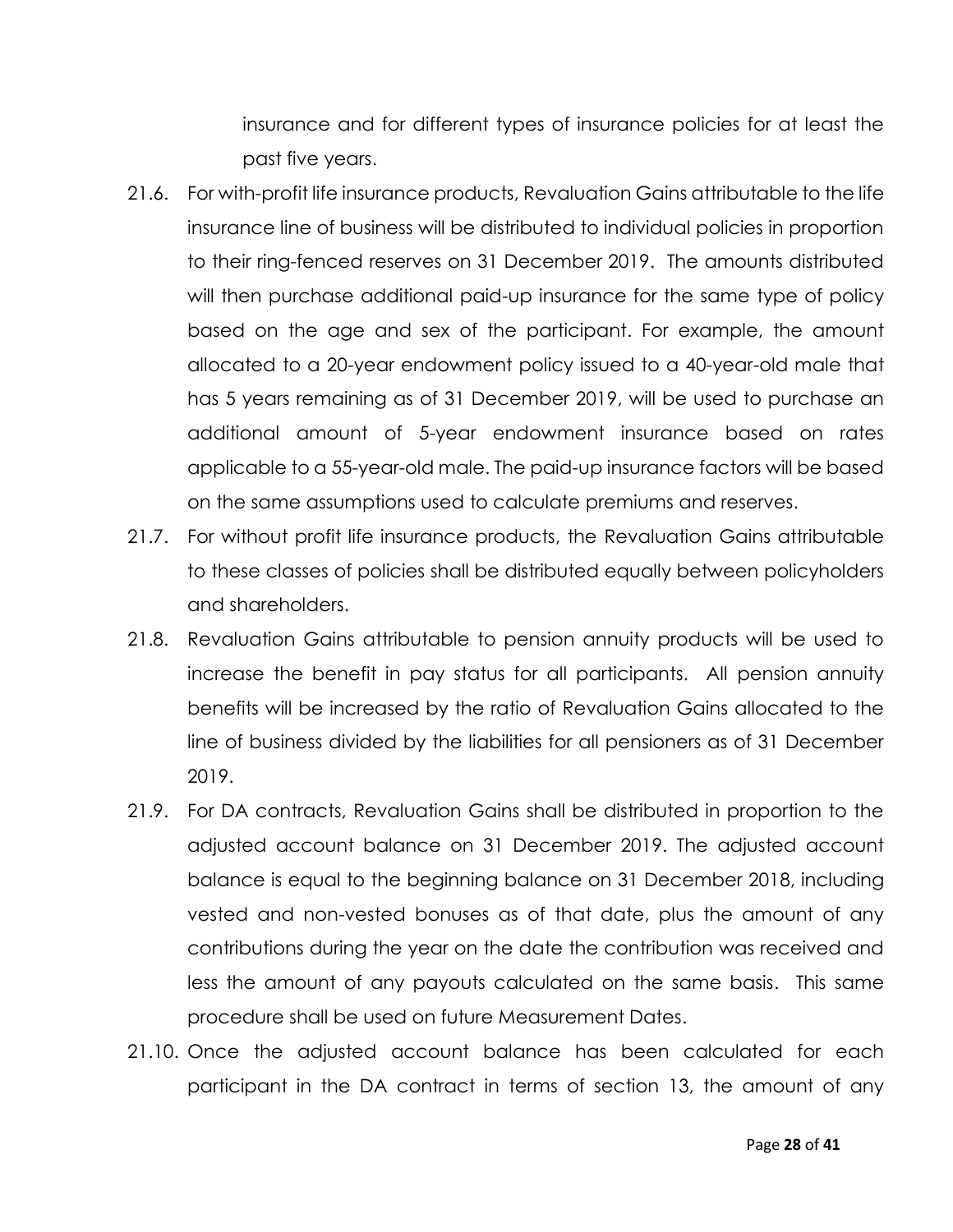Revaluation Gains will be allocated in proportion to the adjusted account balance.

- 21.11. Funeral insurance policies written by life insurance companies and paying only cash benefits shall be treated as term or whole life insurance, depending on its terms and conditions and will follow the procedures for all other life insurance policies.
- 21.12. Funeral insurance policies written by life insurance companies that provide benefits in goods and services, or a combination of goods and services plus cash may or may not have Revaluation Gains, since the reserve for the goods and services portion of the benefits will reflect the price for those services in ZW\$.
- 21.13. Revaluation Gains on future Measurement Dates shall be allocated solely to those policies that were denominated in USD as of the Determination Date. However, the company shall have some offsetting Revaluation Gains on the cash portion of their benefits.

### <span id="page-28-0"></span>**22. Distribution of Revaluation Gains for Funeral Insurance Companies**

- 22.1. Funeral insurance companies refer to those companies that are licensed as funeral assurers and provide strictly funeral insurance only. Benefits under these policies either provide cash benefits and/or provision of goods and services.
- 22.2. Section 21.11 and 21.12 shall apply *mutatis mutandis* to policies issued by funeral insurance companies.

### <span id="page-28-1"></span>**23. Distribution of Revaluation Gains for General Insurance Companies**

23.1. Policies for which premiums were paid in full in USD and were still in force as of the Determination Date or a specific Measurement Date shall pay any claims incurred before the expiration date of the policy in USD. Amounts paid for policies where premiums were not paid in full in USD may require the payment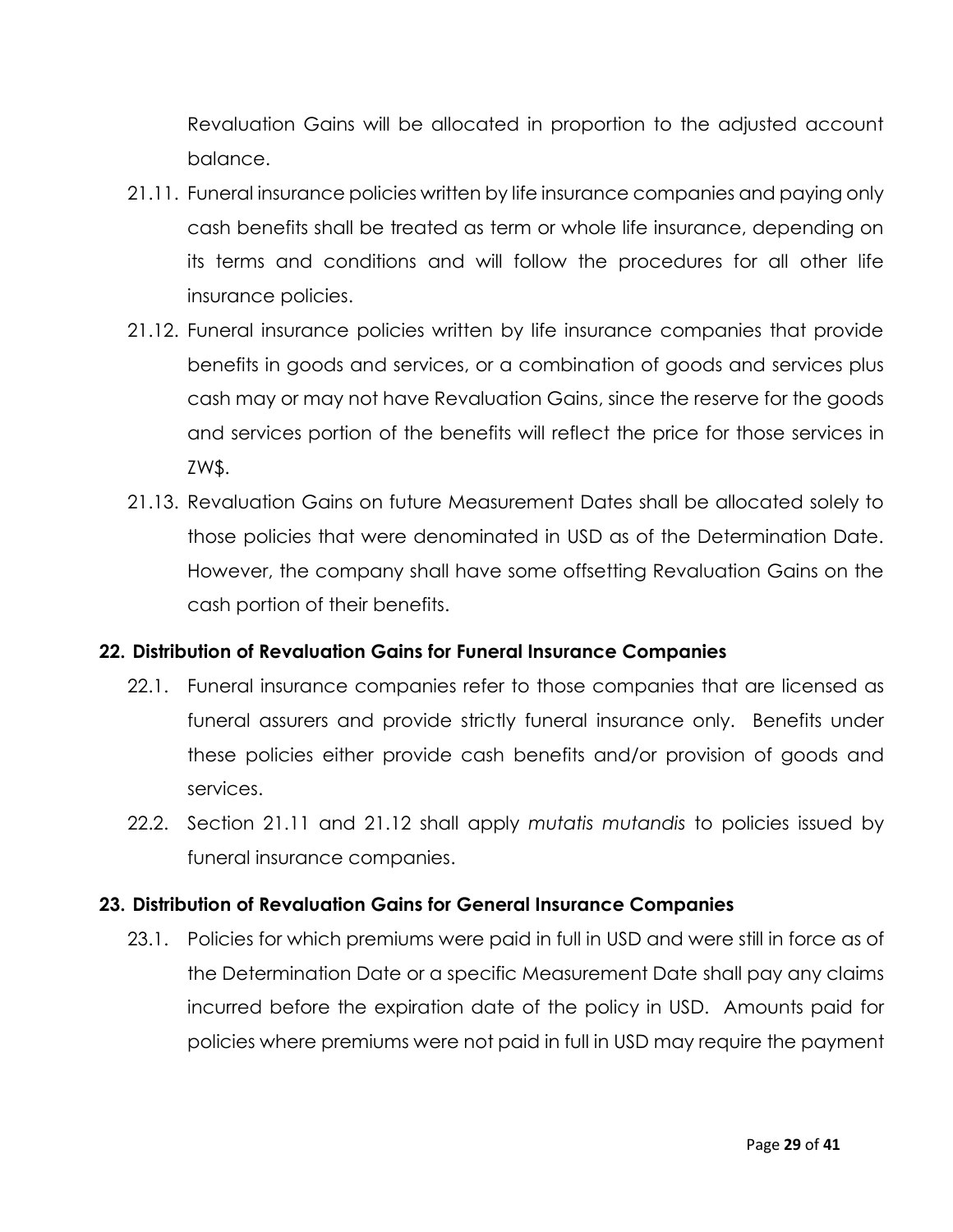of such premiums in ZW\$ based on the amount due in USD and the inter-bank exchange rate on the date of payment.

23.2. Payments made by general insurance companies on or after 22 February 2019 shall, at the policyholder's option, be paid in USD (if permitted for that company or individual) or in ZW\$ but equivalent to the USD amount multiplied by the inter-bank exchange rate on the date of payment.

#### <span id="page-29-0"></span>**24. Distribution of Revaluation Gains for Defined Contribution Pension Funds**

- 24.1. For defined contribution pension funds, Revaluation Gains shall be distributed in proportion to the adjusted account balance on 31 December 2019. The adjusted account balance is equal to the opening balance as at 31 December 2018, plus the amount of any contributions during the year and less the amount of any payouts calculated on the same basis.
- 24.2. Once the adjusted account balance has been calculated for each participant in the defined contribution pension funds, the amount of any Revaluation Gains will be allocated in proportion to the adjusted account balance.
- 24.3. Defined contribution pension funds shall minimize the amounts held in reserves. Reserves represent investment income already earned that has not yet been distributed. The reserves belong to scheme participants and must be allocated solely to increase account balances of scheme participants. In no instance may reserves be used to meet current employer contribution obligations or arrears to the scheme.

#### <span id="page-29-1"></span>**25. Distribution of Revaluation Gains to Individuals for Defined Benefit Pension Funds**

- 25.1. Revaluation Gains for defined benefit funds shall be allocated to increase the benefits of both active, deferred pensioners, suspended pensioners and pensioners as well as beneficiaries.
- 25.2. Revaluation Gains shall be allocated amongst members of the funding proportion to their accrued benefit liability on 31 December 2019.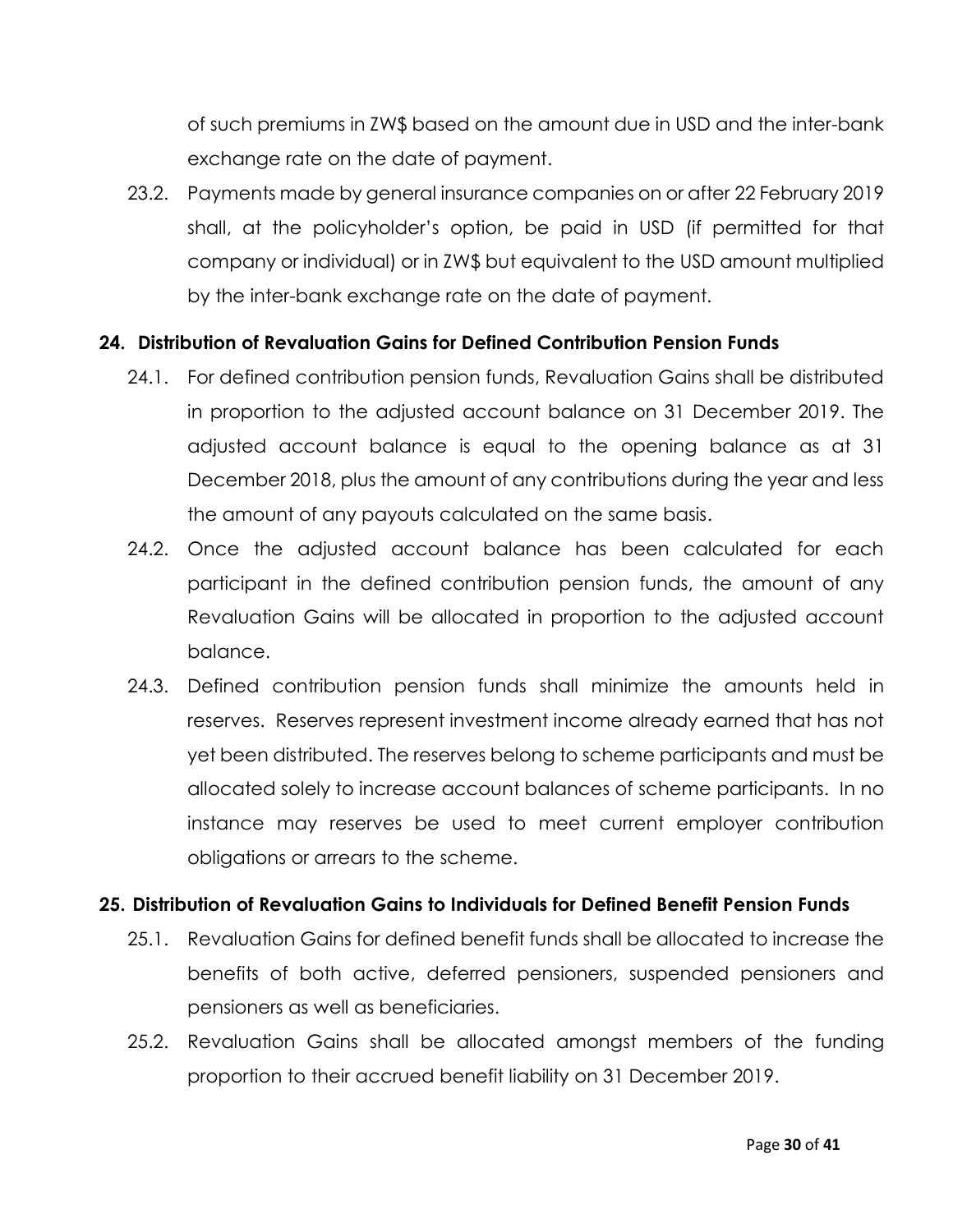- 25.3. The accrued benefit liability shall be based on the assumptions used for funds funding and the benefit the participant would have earned if he/she terminated participation on the Determination Date.
- 25.4. The benefit increase for each member shall be equal to the amount of the Revaluation Gain divided by the sum of the accrued benefit liability for the funds on 31 December 2019.
- 25.5. Similar procedures shall be followed at future Measurement Dates.
- 25.6. The benefits at retirement for active members in the funds shall be the benefit calculated at retirement based on the participant's salary, years of service and other factors as of that date, plus adjustment for all increases granted as a result of Revaluation Gains.
- 25.7. Defined benefit pension funds administrators shall create procedures and maintain records necessary to ensure proper implementation of this provision.

## <span id="page-30-0"></span>**26. Treatment of Defined Benefit Funds funded with Deferred Annuities**

- 26.1. Defined benefit funds funded with deferred annuities are those funds, which use contributions for each active participant to immediately purchase a paidup annuity with payments starting at the standard retirement age. The contribution is treated as a single premium deferred annuity payment. Factors for converting premiums to deferred annuities are specified by the funds.
- 26.2. Assuming the funds use the same assumptions to calculate funds liabilities as are used to calculate the amount of deferred annuities, and assuming assets earn the same rate of return used to calculate the deferred annuity factors, the funds will, by design, always be 100% funded.
- 26.3. The methodology for calculation of Revaluation Gains for defined benefit funds funded with deferred annuities is the same as for all other defined benefit funds.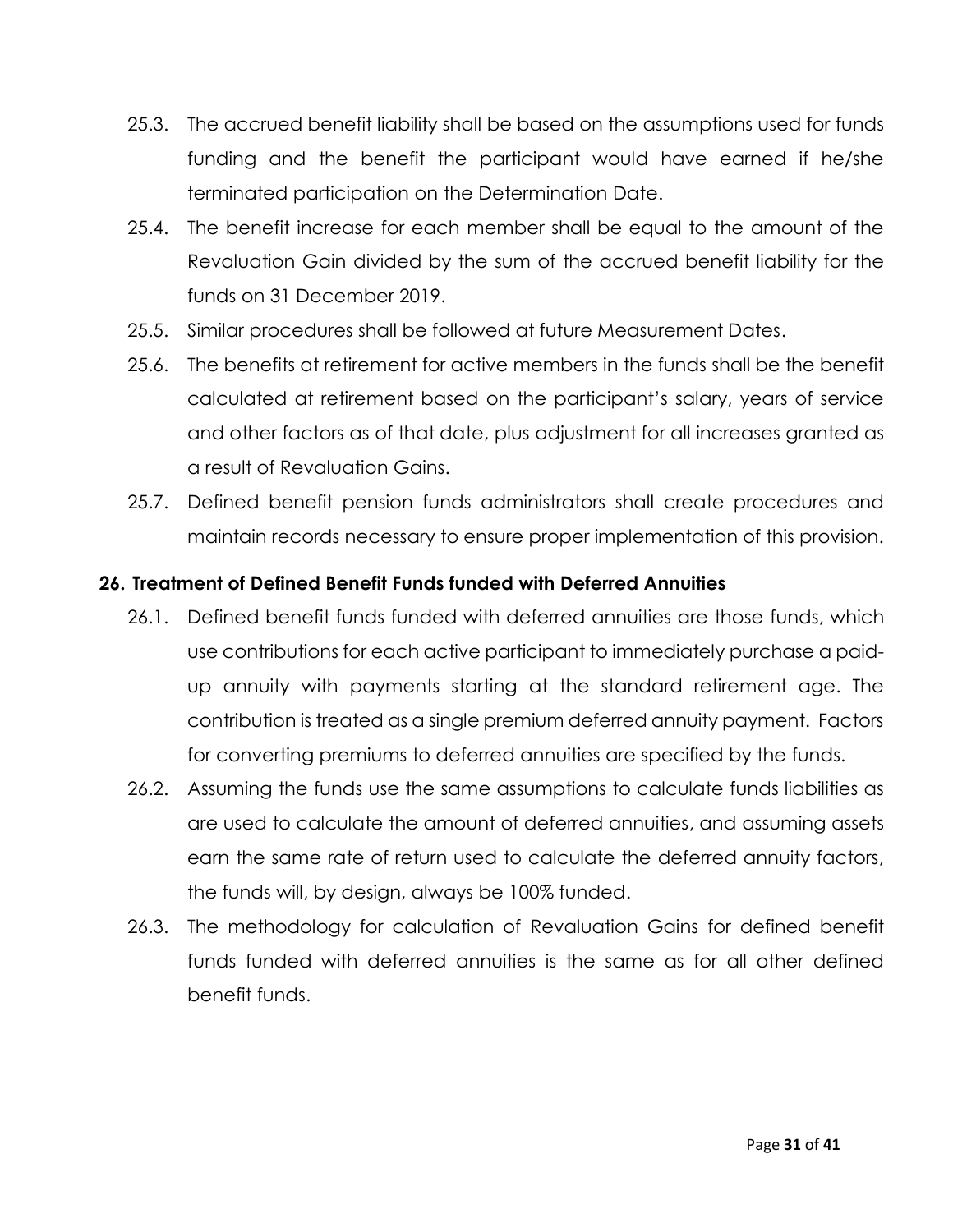#### <span id="page-31-0"></span>**27.Treatment of Pension Funds Contribution Arrears**

- 27.1. The Government, life insurance companies and pension funds trustees shall take all necessary and lawful actions to collect contribution arrears from employers. This shall include, but not be limited to, imposing liens on assets, seizing and selling assets, initiating bankruptcy procedures, and negotiating Certified Repayment Agreements meeting the term of this section.
- 27.2. IPEC shall publish a list each quarter in mass media, of the top 40 companies with pension contribution arrears and the amount of such pension arrears, for companies that have not signed Certified Repayment Agreements.
- 27.3. For defined contribution pension funds, contribution arrears shall be included in funds' assets, unless deemed uncollectible by a court, as participant benefits depend on the amount of contributions made on their behalf and the investment income earned on those contributions. Trustees are required to use all lawful methods to collect contribution arrears.
- 27.4. Defined benefit pension funds shall determine the amount of their contribution arrears, separately for contributions more and less than one year past due. Contributions more than one year in arrears shall not be considered funds' assets for purposes of defined benefit funds' funding calculations unless a Certified Repayment Agreement has been executed.
- 27.5. Employers shall sign Certified Repayment Agreements with defined contribution or defined benefit pension funds trustees to repay contribution arrears. The terms and conditions of the Certified Repayment Agreement must meet the conditions specified in the balance of this section of the Guideline.
- 27.6. Certified Repayment Agreements are valid only if the employer is required to repay the contribution arrears with interest (or such lesser amount as shall be negotiated) over a period of no more than 10 years.
- 27.7. The interest rate to be applied on outstanding contributions for the first Measurement Date (31 December 2019) shall be the greatest of: -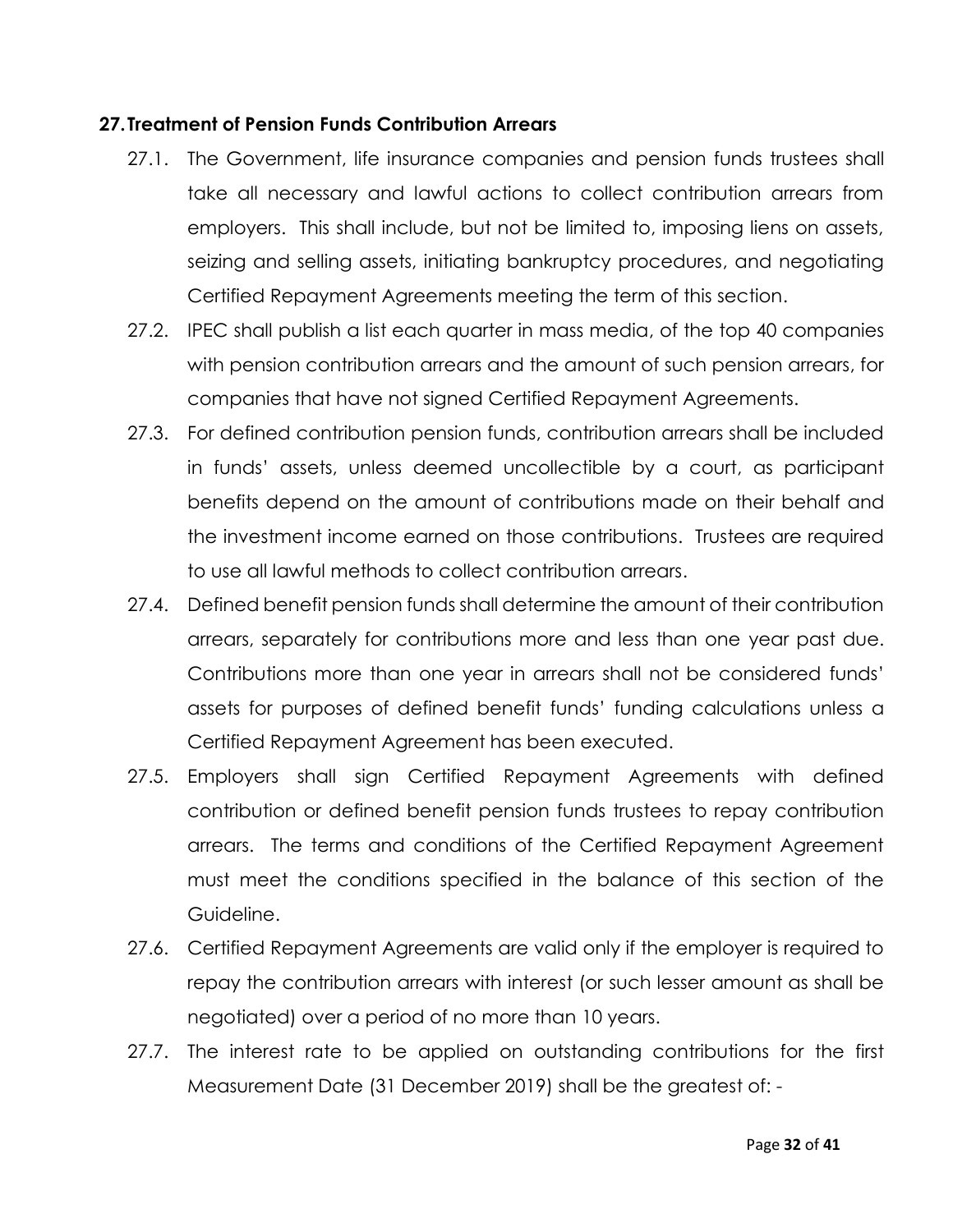- I. the actual rate of return on funds' assets from the due date to the date of payment;
- $II.$  the rate of return on risk free assets; and
- III. the unsecured overdraft lending rate applied by the affected pension fund's bank.
- 27.8. The interest rate to be applied on outstanding contributions effective the 1st of January 2020 shall be the unsecured overdraft lending rate applied by the affected pension fund's bank.
- 27.9. Amounts payable in the future under Certified Repayment Agreements that are not in arrears may be included in defined benefit funds' assets. If any payment is more than 60 days past due, then the value of future payments under the Agreement may not be treated as a fund's asset for purposes of defined benefit funds funding calculations.

#### <span id="page-32-0"></span>**28. Governance**

- 28.1. The Chief Executive/Principal Officer shall be required to certify the data availed to the Revaluation Actuary.
- 28.2. The Revaluation Actuary shall be required to do all the calculations specified in the Guideline and produce a certificate for consideration by IPEC.
- 28.3. The work of the Revaluation Actuary shall be peer reviewed by an independent Actuary who shall submit a certificate to IPEC certifying that he/she has peer reviewed the work of the Revaluation Actuary.
- 28.4. Board/Trustee Resolutions shall be enacted as follows:-
	- 28.4.1. The Board/Trustees shall enact a resolution for the distribution of Revaluation Profits as part of the Revaluation Scheme. The Certificate shall say that the Board/Trustees have applied their minds based on the Guideline issued by IPEC and to the best of their knowledge, the distribution of revaluation profits is fair, transparent, equitable and in line with the reasonable expectations of the policyholders or pension fund participants.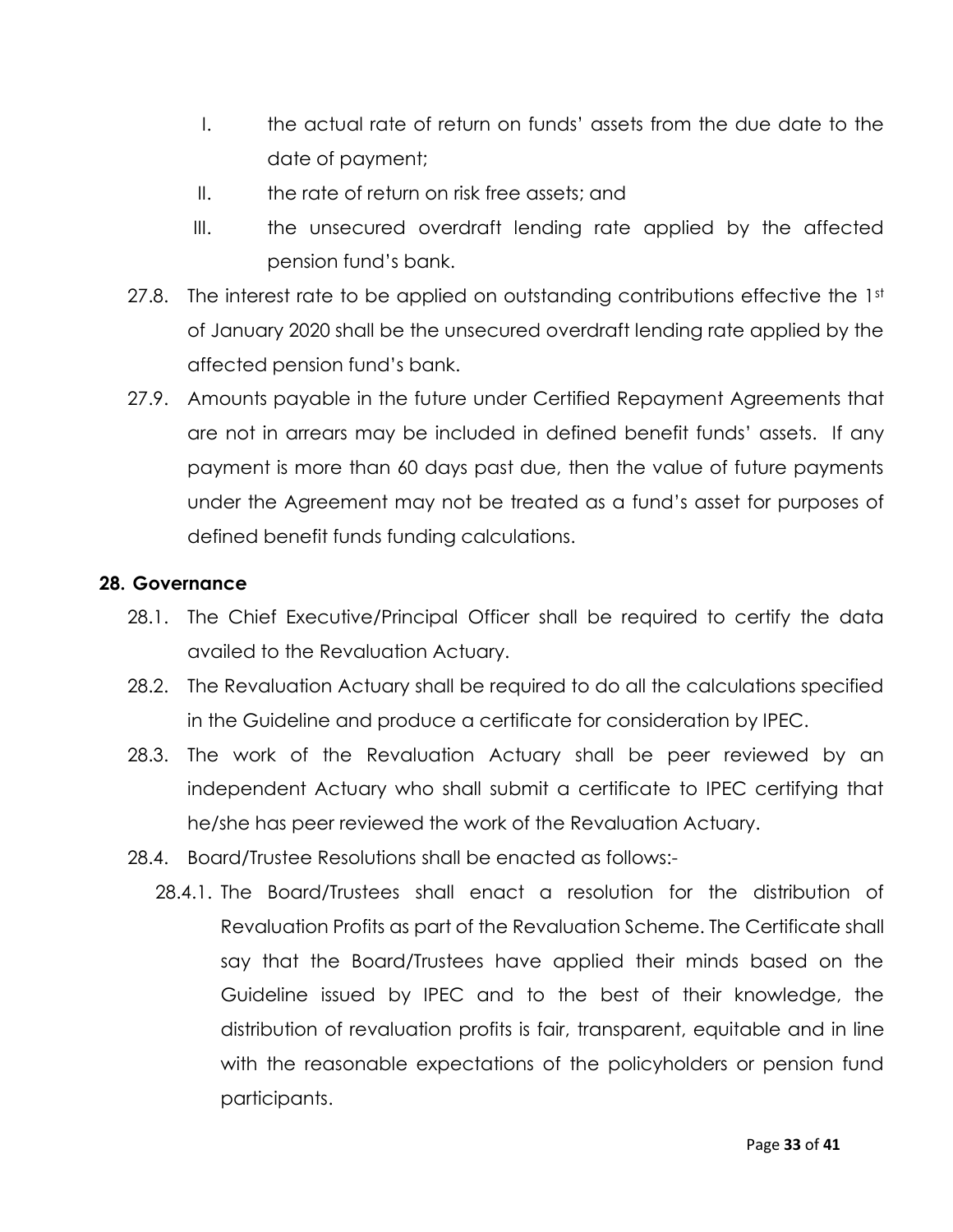- 28.4.2. The Board/Trustees shall be required to enact and submit rule amendments and resolutions consistent with any benefit rights that arise out of the distribution of revaluation gains.
- 28.5. Insurance companies and Registered Funds shall:
	- 28.5.1. Issue half-yearly, benefit statements within four months of each Measurement Date;
	- 28.5.2. Allow access to the full Revaluation Report as of each Measurement Date to policyholders/scheme members;
	- 28.5.3. Provide a basis with appropriate explanations to policyholders/scheme members on the calculation of the Revaluation Gains; and
	- 28.5.4. Communicate the rule amendments or policy document changes to scheme members and policyholders respectively.

#### <span id="page-33-0"></span>**29.Disclosures to IPEC**

- 29.1. Insurance companies and Pension Funds shall submit within three months of each Measurement Date:
	- 29.1.1. The actuarial revaluation report together with all the certifications that have been prescribed in terms of the appendix to this Guideline.
	- 29.1.2. A Board/Trustees Resolution and a certificate as required under section 28.4.
	- 29.1.3. All reports on the valuation of assets including but not limited to:-
		- 29.1.3.1. unlisted equity valuation reports; and
		- 29.1.3.2. certified property valuation reports.
- 29.2. Insurance companies and registered funds shall submit all rule amendments and changes to policy wordings in respect of changes to benefits and/or premiums or contributions arising from the allocation of Revaluation Gains.
- 29.3. Insurance companies and registered funds shall have an obligation to ensure that disclosures made to the Commission are consistent with disclosures made to policyholders/scheme members.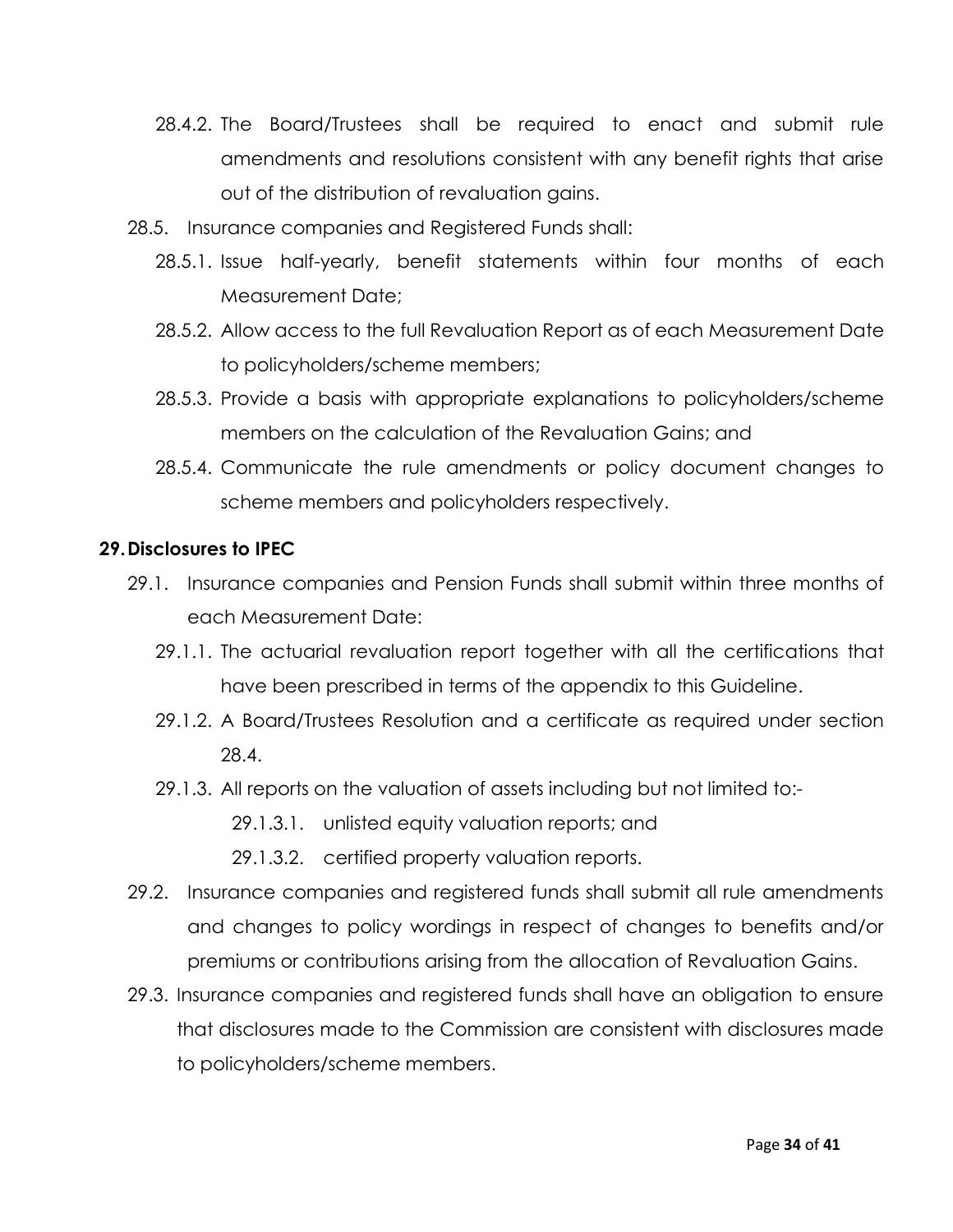### <span id="page-34-0"></span>**30.Exemptions on Peer Review Requirement**

- 30.1. The Commission may grant, in writing, exemptions on the submission of the peer review report to:
	- i. Pension funds with a total asset base of ZW\$\$5 000 000 or less and/ or a total membership of 50 or less as at the Measurement Date;
	- ii. Paid up pension funds;
	- iii. Life insurance companies with a trading history of less than three years;
	- iv. Non-life insurance companies;
	- v. Funeral insurance companies;
	- vi. Reinsurance companies.
- 30.2. Entities shall make an application to the Commission for the exemption and shall submit at a minimum the following:
	- i. A motivation letter clearly stating the reasons why the exemption is being sought;
	- ii. Financial Statements;
	- iii. In the case of pension funds, membership details or schedules and;
	- iv. Any other information deemed necessary.

### <span id="page-34-1"></span>**31.Dispute Resolution**

- 31.1. Insurance companies and pension funds must deal effectively with all the comments and objections raised by policyholders and pension fund participants.
- 31.2. A record of Policyholder and pension fund participants' objections shall also be submitted to IPEC.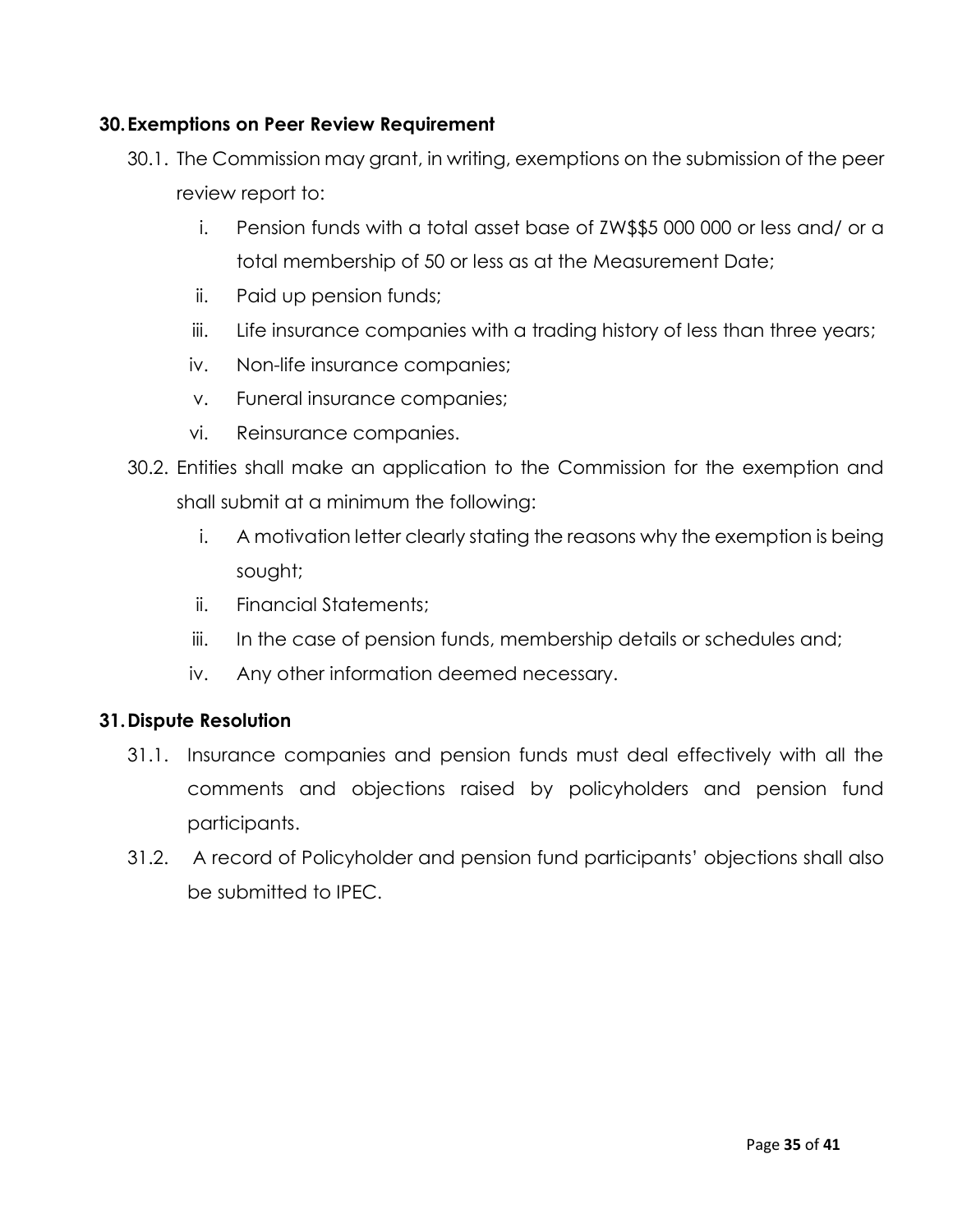# <span id="page-35-0"></span>**APPENDIX: CERTIFICATIONS**

# **DATA CERTIFICATION BY THE REVALUATION ACTUARY**

I, the undersigned, hereby certify that the data used for the purposes of determining and distributing Revaluation Gains, which arose due to the 2019 currency reforms for (*please insert name of the insurance company or the pension fund/provident fund),* is sufficient, based upon information and belief formed after reasonable inquiry. I also confirm that I have done the following before distribution of the Revaluation Gains;

- a. Checked and certified the adequacy/sufficiency of data as at (*please specify determination date/previous measurement date*).
- b. Reconciled the membership as at (*please specify the measurement date*) with that as at (*please specify determination date/previous measurement date*).

Name of the Revaluation Actuary:………………………………………..……

Signature:………………………………….

Actuary's Professional Principal Regulator: …………………………..

Date:…………/………/…………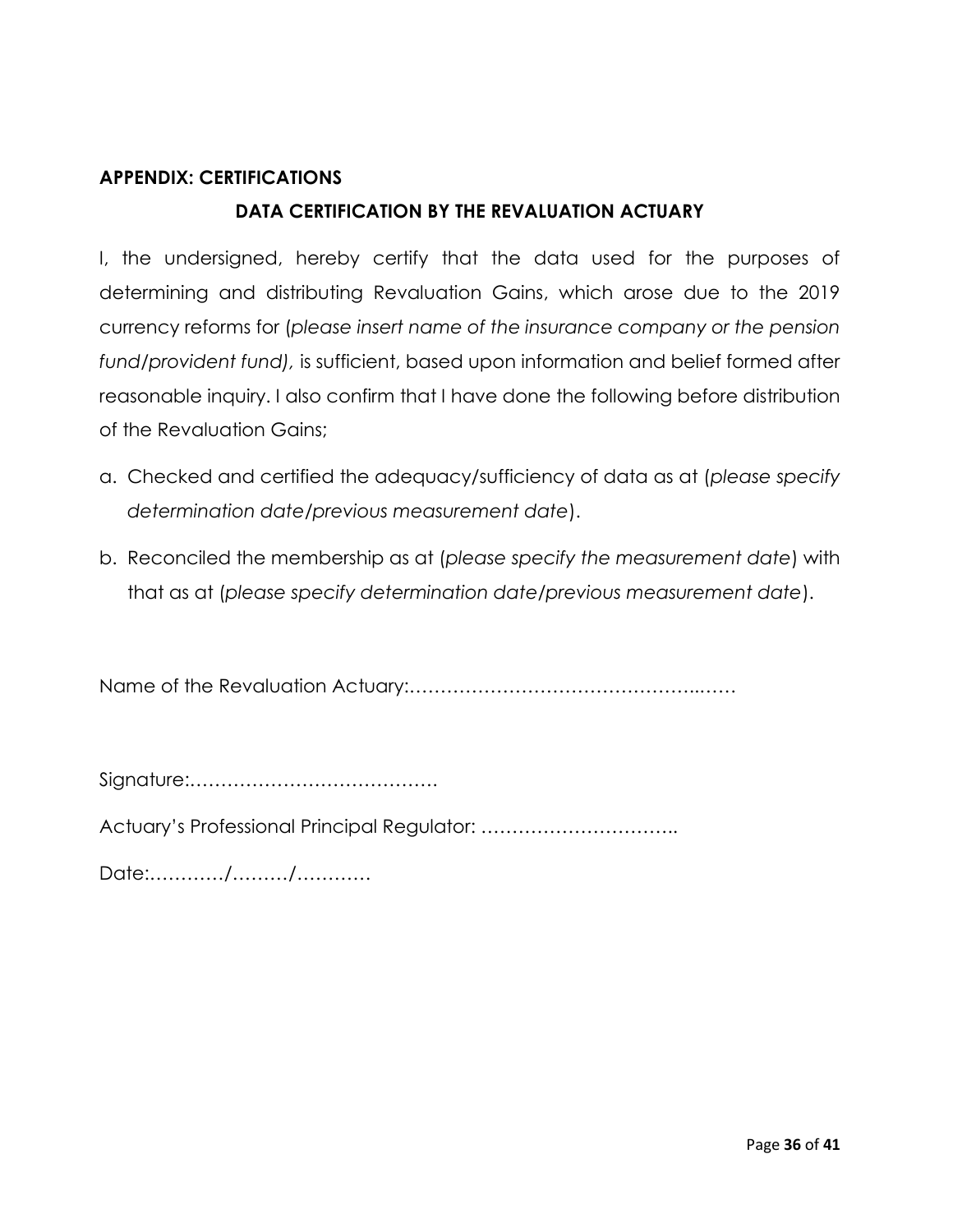### **DATA CERTIFICATION BY THE PRINCIPAL OFFICER**

I, the undersigned, hereby certify that the data submitted to the Revaluation Actuary for the purposes of determining and distributing Revaluation Gains, which arose due to the 2019 currency reforms for (*please insert name of the insurance company or the pension fund/provident fund)* is true, complete and accurate in all material respect.

Name of the Principal Officer:………………………………………..……

Signature:………………………………….

Date:…………/………/…………

# **CERTIFICATION OF THE ASSET AND LIABILITY CALCULATION METHODS AND ASSUMPTIONS BY THE REVALUATION ACTUARY**

I, the undersigned, hereby certify that all the calculations for the purposes of determining and distributing Revaluation Gains for (*please insert name of the insurance company or the pension fund/provident fund)* as at (*please specify measurement date*) were done in accordance with the "Guideline for the Insurance and Pensions Industry on Adjusting Insurance and Pension Values in Response to Currency Reforms". I also confirm that I have done the following before distribution of the Revaluation Gains;

- a. Checked the values of assets and accuracy of liabilities as at (*please specify determination date/ measurement date*).
- b. Reconciled the assets and liabilities by product line/categories of pension membership and between Sub-Account 1 and Sub-Account 2 between the (*please specify determination date/previous measurement date*) and the current measurement date (*please specify date*).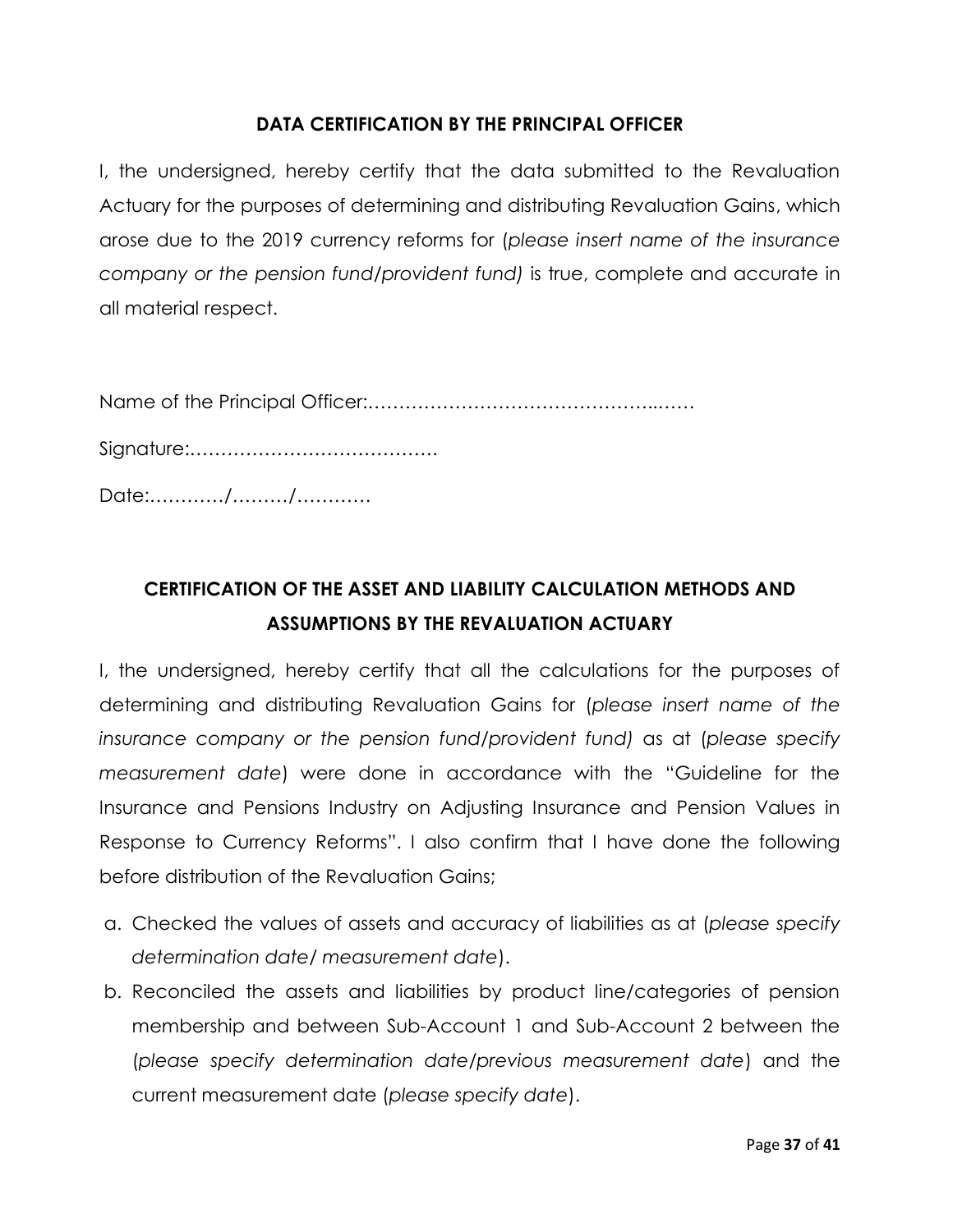c. Ensured equity in the distribution of revaluation gains between insurance and pension liabilities and between old and newer policyholders/scheme members.

Name of the Revaluation Actuary:………………………………………..…… Signature:…………………………………. Actuary's Professional Principal Regulator: ………………………….. Date:…………/………/…………

#### **CERTIFICATION OF MEMBER BENEFIT STATEMENTS BY THE PRINCIPAL OFFICER**

I, the undersigned, hereby certify that the benefit adjustments based on calculations in terms of the "Guideline for the Insurance and Pensions Industry on Adjusting Insurance and Pension Values in Response to Currency Reforms" have been properly credited and that benefit statements have been issued to the members advising of the changes in benefits.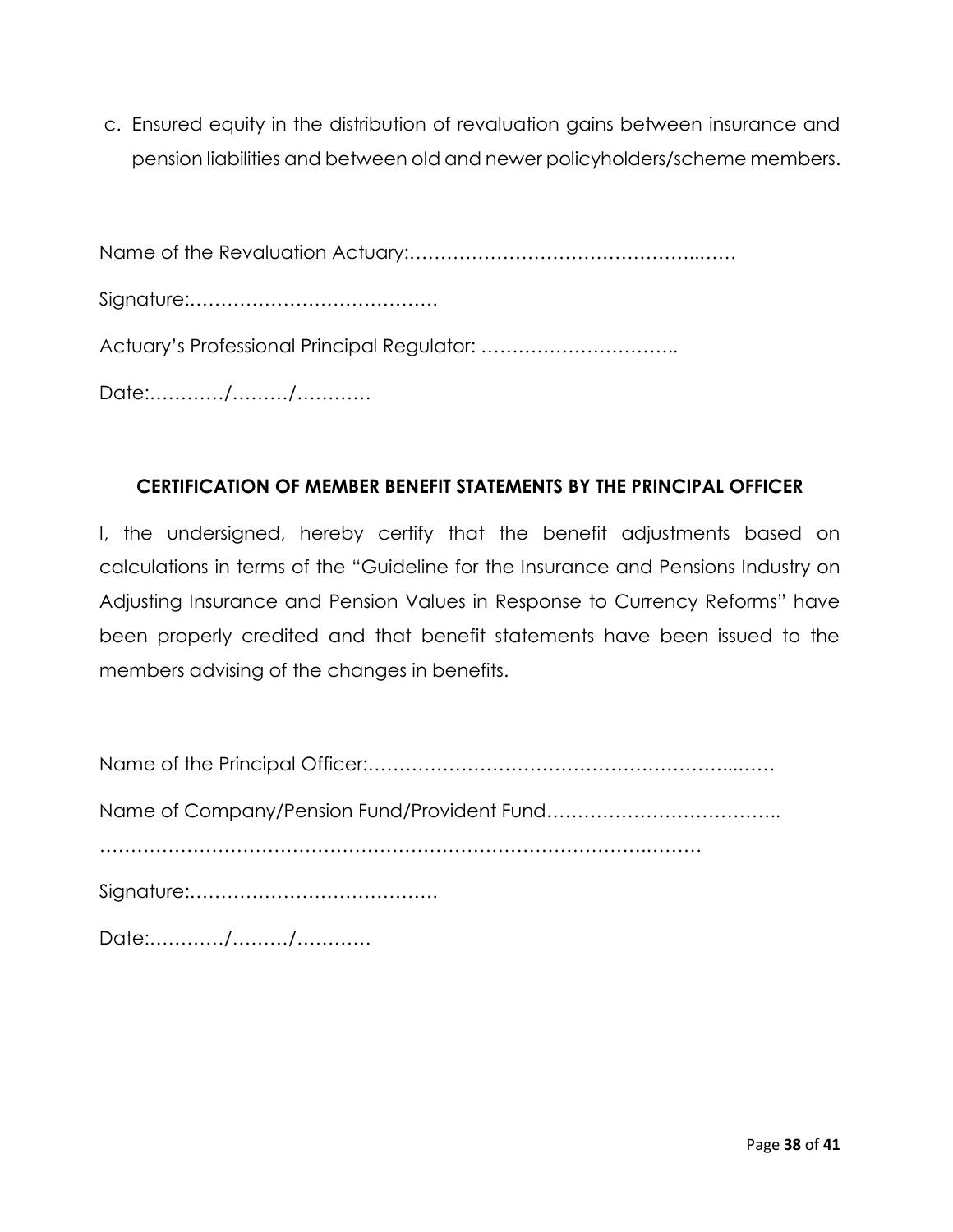# **CERTIFICATION OF THE SOLVENCY POSITION BY THE REVALUATION ACTUARY: INSURANCE COMPANIES**

I, the undersigned, hereby certify that (*please insert name of the insurance company)* is solvent/insolvent as at (*please specify measurement date*) as shown in the table below. This is after taking into account the provisions of the Insurance Act [24:07] and adjusting policyholder and/or fund member values based on calculations in terms of the "Guideline for the Insurance and Pensions Industry on Adjusting Insurance and Pension Values in Response to Currency Reforms".

| <b>Measurement Date:</b>           |  |
|------------------------------------|--|
| <b>Total Admissible Assets</b>     |  |
| <b>Actuarial Liabilities</b>       |  |
| <b>Other Liabilities</b>           |  |
| Excess Assets                      |  |
|                                    |  |
| Capital Adequacy Requirement (CAR) |  |
| <b>Capital Cover</b>               |  |
|                                    |  |
| <b>Excess Capital</b>              |  |

I also confirm that I have done the following:

- a. Checked the values of shareholder assets as at (*please specify determination date/previous measurement date*).
- b. Reconciled the shareholder assets between the (*please specify determination date/previous measurement date*) and the current measurement date (*please specify date*).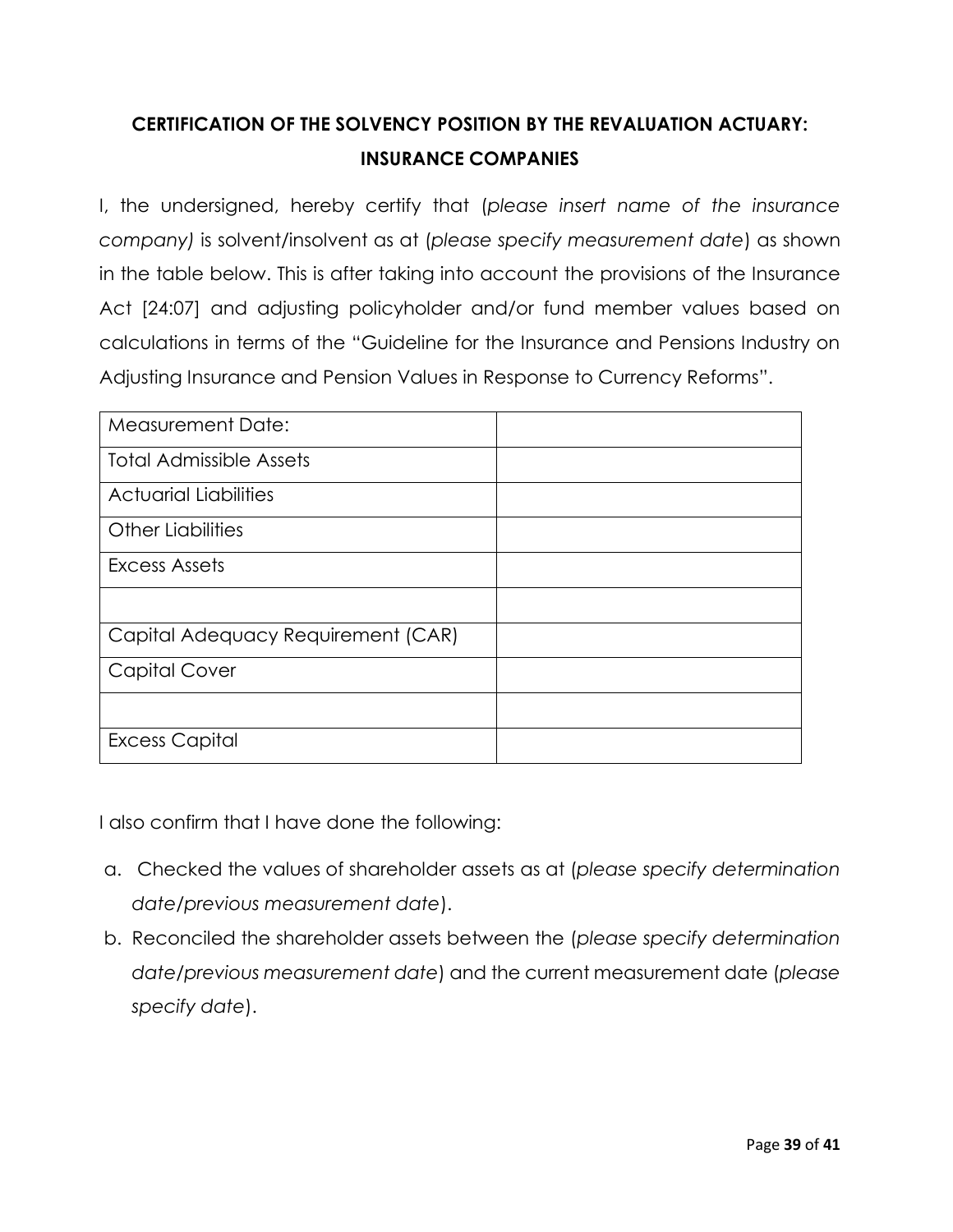Name of the Revaluation Actuary:………………………………………..……

Signature:………………………………….

Actuary's Professional Principal Regulator: …………………………..

Date:…………/………/…………

# **CERTIFICATION OF THE SOLVENCY POSITION BY THE REVALUATION ACTUARY: PENSION AND PROVIDENT FUNDS**

I, the undersigned, hereby certify that (*please insert name of pension/provident fund)* is solvent/insolvent on an ongoing basis as at (*please specify measurement date*) as shown in the table below. This is after adjusting fund member values based on calculations in terms of the "Guideline for the Insurance and Pensions Industry on Adjusting Insurance and Pension Values in Response to Currency Reforms".

| <b>Measurement Date:</b>     |  |
|------------------------------|--|
| <b>Total Assets</b>          |  |
| <b>Actuarial Liabilities</b> |  |
| Other Liabilities            |  |
| Surplus                      |  |
|                              |  |
| Funding Level                |  |

Name of the Revaluation Actuary:………………………………………..………

Signature:………………………………….

Actuary's Professional Principal Regulator: …………………………..

Date:…………/………/…………